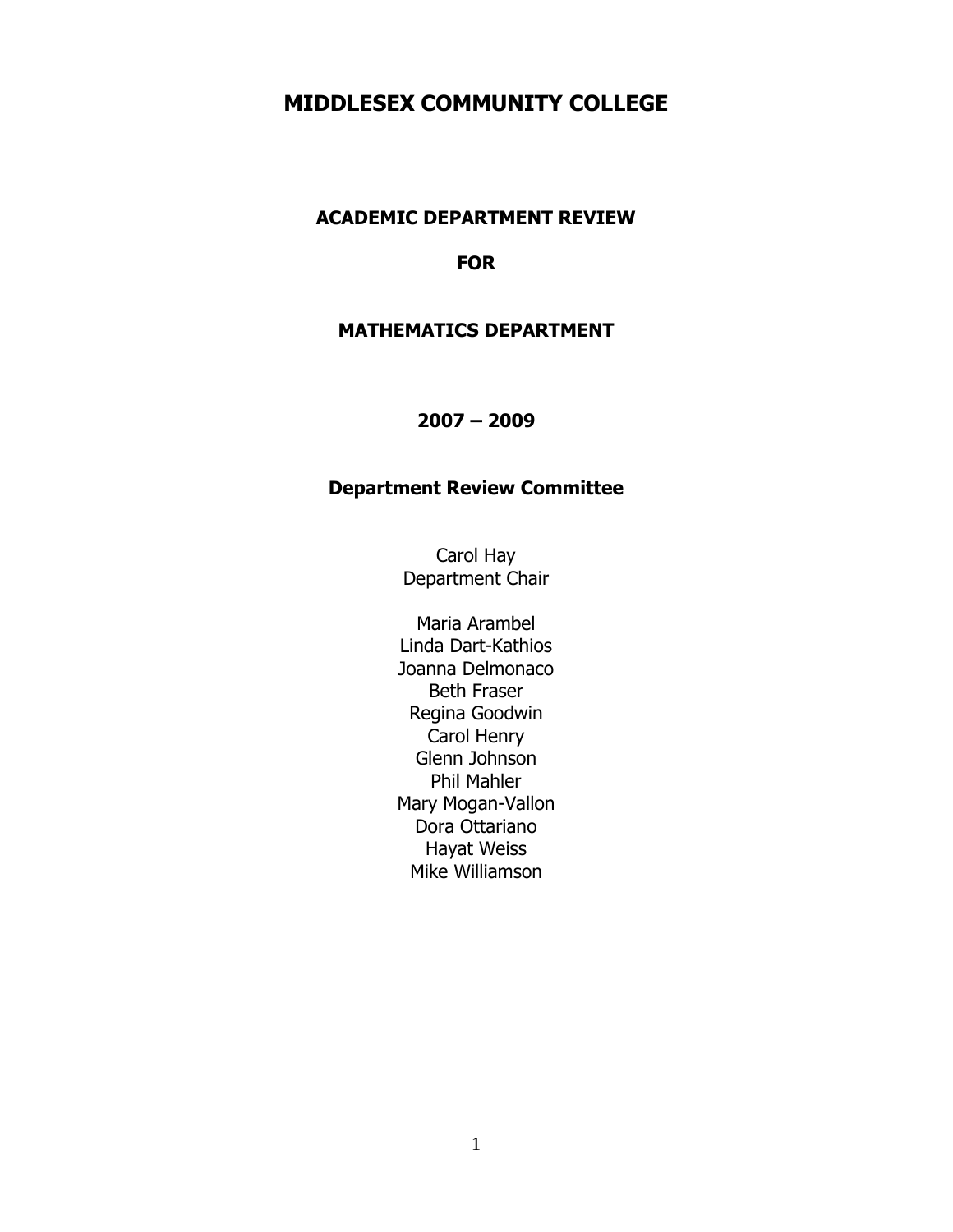## **MIDDLESEX COMMUNITY COLLEGE**

## **Academic Department Review**

# **Table of Contents**

| Section I   | Introduction                                          |  |  |  |
|-------------|-------------------------------------------------------|--|--|--|
| Section II  | <b>Mission and Goals</b>                              |  |  |  |
| Section III | Data                                                  |  |  |  |
| Section IV  | Department/Area Analysis                              |  |  |  |
|             | <b>Target Population</b><br>$\circ$                   |  |  |  |
|             | <b>External Perspectives</b><br>$\circ$               |  |  |  |
| Section V   | Curriculum                                            |  |  |  |
|             | Institutional Student Learning Outcomes<br>$\circ$    |  |  |  |
|             | Department/Area Student Learning Outcomes<br>$\circ$  |  |  |  |
|             | <b>Additional Curricular Opportunities</b><br>$\circ$ |  |  |  |
| Section VI  | <b>Instructional Support</b>                          |  |  |  |
| Section VII | <b>Program Evaluation Summary</b>                     |  |  |  |
| Appendix:   |                                                       |  |  |  |
|             | Data and charts used in Section III.<br>$\circ$       |  |  |  |
|             | Flow chart of course sequencing<br>$\circ$            |  |  |  |

o List of course names and numbers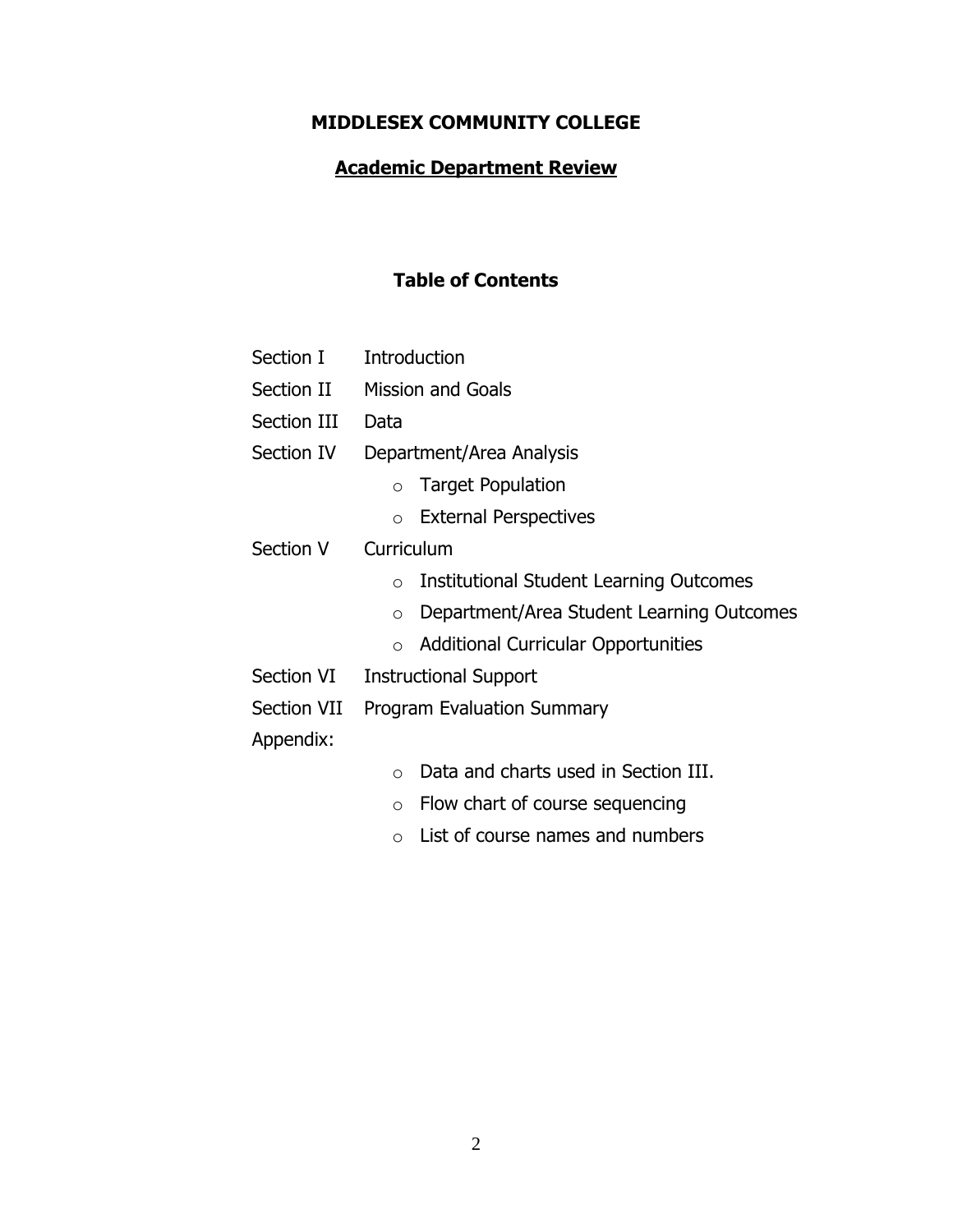#### **Section I: Introduction**

#### **This is an opportunity to provide background or contextual information, set goals for the departmental review and/or include any other introductory information that the committee believes will be helpful to the reader. Include information about previously completed departmental reviews, such as findings, improvements, and unfinished items.**

In 1998, the Math department began its first Program review, starting with the Developmental courses. At the completion of that review, the department continued the process with a review of the Upper Level courses. This program review will be a single review of the course offerings of the entire department. We will again attempt to evaluate the breadth, sequence and effectiveness of the courses offered by the department. We shall look back at what we have accomplished since the previous reviews, and suggest recommendations for improvement so that the department and the college can better meet the needs of our students.

Since the completion of the first program review, the department has completed or made improvements in the following areas:

- Increased the number of full-time faculty.
- Evaluated the CPT results for the combined accelerated courses, to see if these courses are serving their purpose.
- Prepared a CPT pre-test to allow students to practice before they take the Placement test. This is a current mini-grant which will continue this semester.
- Participated in AMATYC and NEMATYC conferences, and also have been presenters over the past 5 years.
- Assured that all full-time faculty members teach courses on the Developmental level on a regular basis.
- Improved the communication with adjunct faculty via Blackboard sites containing the materials for the course, and/or email lists.
- Developed a new course for those students who do not need all of the materials in the Fundamentals course. This new course briefly reviews some of the materials in the Fundamentals course, and then moves the students through the materials in Algebra 1.
- Piloted a lab component to the Fundamentals course in the Spring 2008 semester.
- Increased our use of the available technology. (BlackBoard, MyMathLab, Excel and "smart classrooms")
- Participated in the Lowell Civic Collaborative.
- Sought out sources of free technology (Texas Instruments) for the classrooms.
- Developed courses in response to student/program needs (e.g. Intro to Statistics; Elements of Math).
- Incorporated various national and regional initiatives into the curriculum.
	- o Math Across the Curriculum we are currently in the second year of a 3 year NSF grant to assist not only MCC but other schools in developing classroom materials.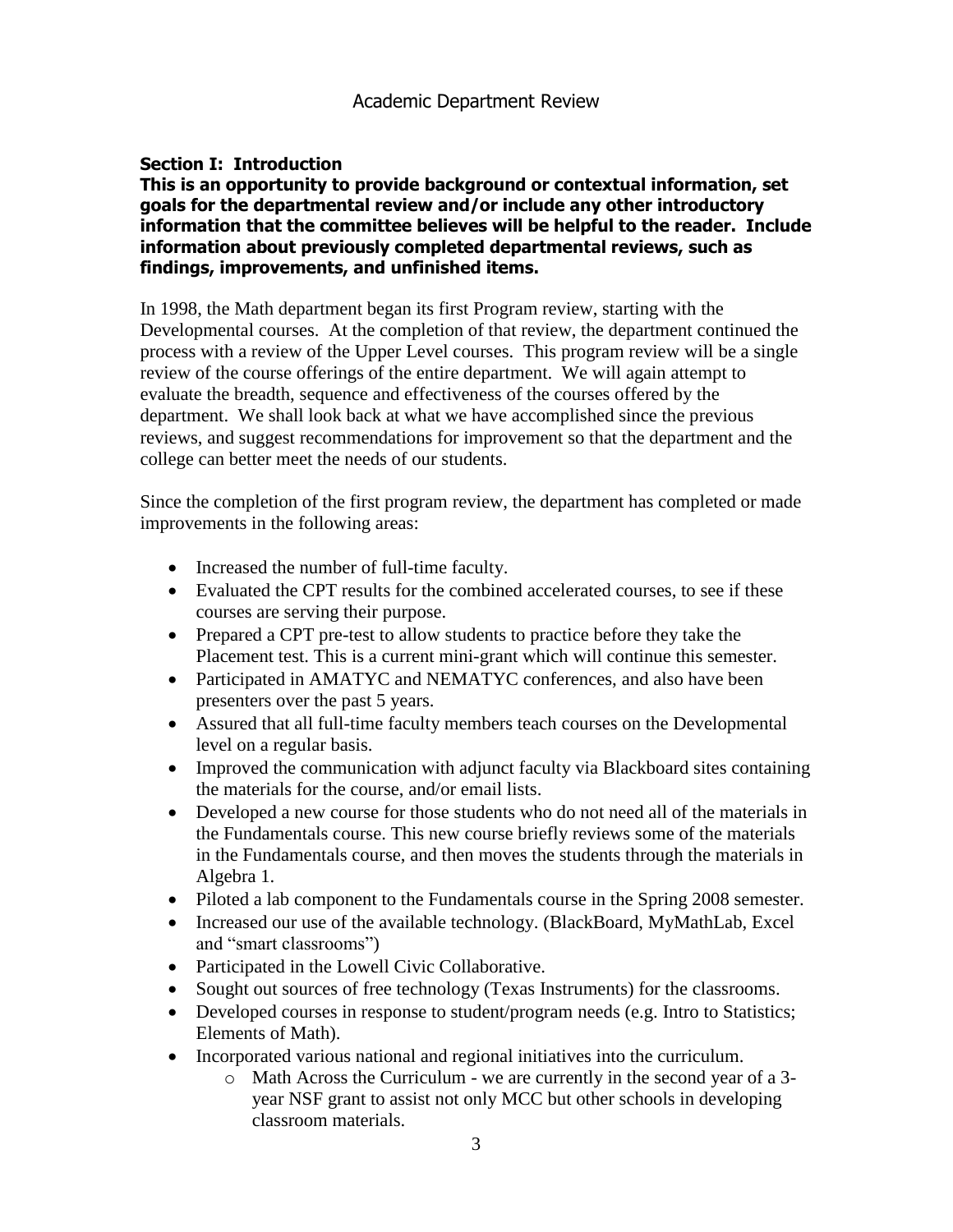- $\circ$  Learning Communities in addition to the MAC materials, the math department is developing its first learning community along with the science and education departments for our elementary education students
- o STEM
- o Vertical Teaming
- o "MOD Squad" Math on Demand math department faculty assist faculty in other departments to present math related topics.
- o Title III grant Strategies for Student Success
- $\circ$  100% Math Initiative FIPSE grant in conjunction with other community colleges in the state.

All of these are ongoing and many are being regularly evaluated to see that they are indeed as successful as the department anticipated.

#### **Section II: Mission and Goals**

#### **1. State the mission of the department/area. Please indicate if the mission statement is new or has been significantly revised as part of a prior departmental review process.**

 The Math Department developed its first mission statement for the previous program reviews, and feels it is still appropriate:

The Mathematics Department of Middlesex Community College is:

- Determined to empower our diverse and culturally rich student body with a strong mathematical foundation by developing the students' analytical, problem solving and critical thinking skills;
- Dedicated to serving students with a variety of mathematical needs in a supportive environment through the use of up-to-date methodologies and curriculum;
- Committed to improving our students' mathematical literacy to ensure success in their future coursework, careers and life;
- Involved in the use of many methodologies to accommodate a variety of student goals, levels of students preparedness, learning styles and language proficiencies;
- Devoted to engaging students at all levels by implementing technology, group learning, real life examples, interdisciplinary approaches and/or alternative classroom methods such as self-paced instruction.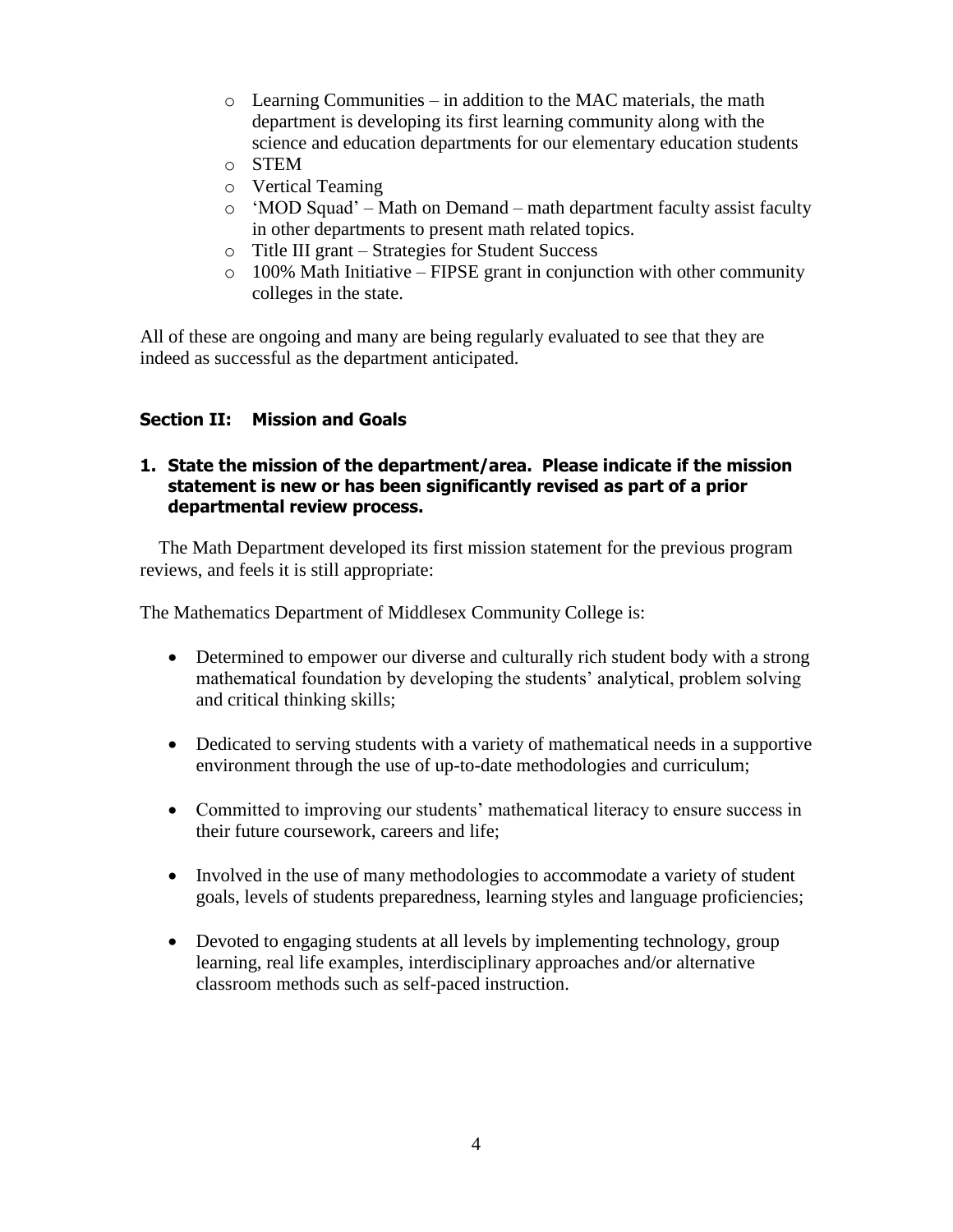## **2. a. What is the relationship of the department/area's mission to the overall mission of the College as adopted by the Trustees and approved by the BHE?**

The department's goals are in alignment with the overall mission of the college. Students are empowered with a strong mathematical foundation in analytical and critical thinking skills throughout the math sequence. These skills are important for transfer, employment, professional development and lifelong learning. Math students at MCC have the opportunity to attend classes that are offered using a variety of instructional methods, including interactive lecture, problem-based learning, self-paced and online. Many of these classes incorporate technology as an integral part of the learning process. The variety enables students to match their learning style and mathematical need with the type of class they attend.

### **b. Please explain what specific institutional goal(s) the department/area satisfies. You may include any goals referenced in the College Mission Statement or any goals illustrated in the Pillars of the College Mission Statement.**

#### Math Dept. Correlation to Six Pillars of MCC"s Mission Statement

#### A Dynamic Learning Environment

The department faculty continually strives to ensure student centered teaching and innovative instructional pedagogies. For many years technology, including graphing calculators and computers have been emphasized in many classes. Additional alternative innovations in pedagogy such as civic engagement projects and writing assignments are also used in many classes. Some examples are:

- Graphing calculator instruction/projects
- TI Smartview/TI Presenter
- MyMathLab
- Lowell Civic Collaborative/ Civic Engagement
- Fundamentals Lab Project
- Portfolios
- Grant initiatives
- Smart Classrooms with Internet connection

#### A Supportive and Caring Environment

Classes vary from  $18 - 28$  students depending on the level, with instruction tailored to the needs of individual students. Students are encouraged to seek additional assistance by taking advantage of meeting one on one with faculty, and using the free tutoring available at the Math Learning Centers on each campus. The staff of the Centers and the faculty work closely together to ensure that students are getting the support that they need.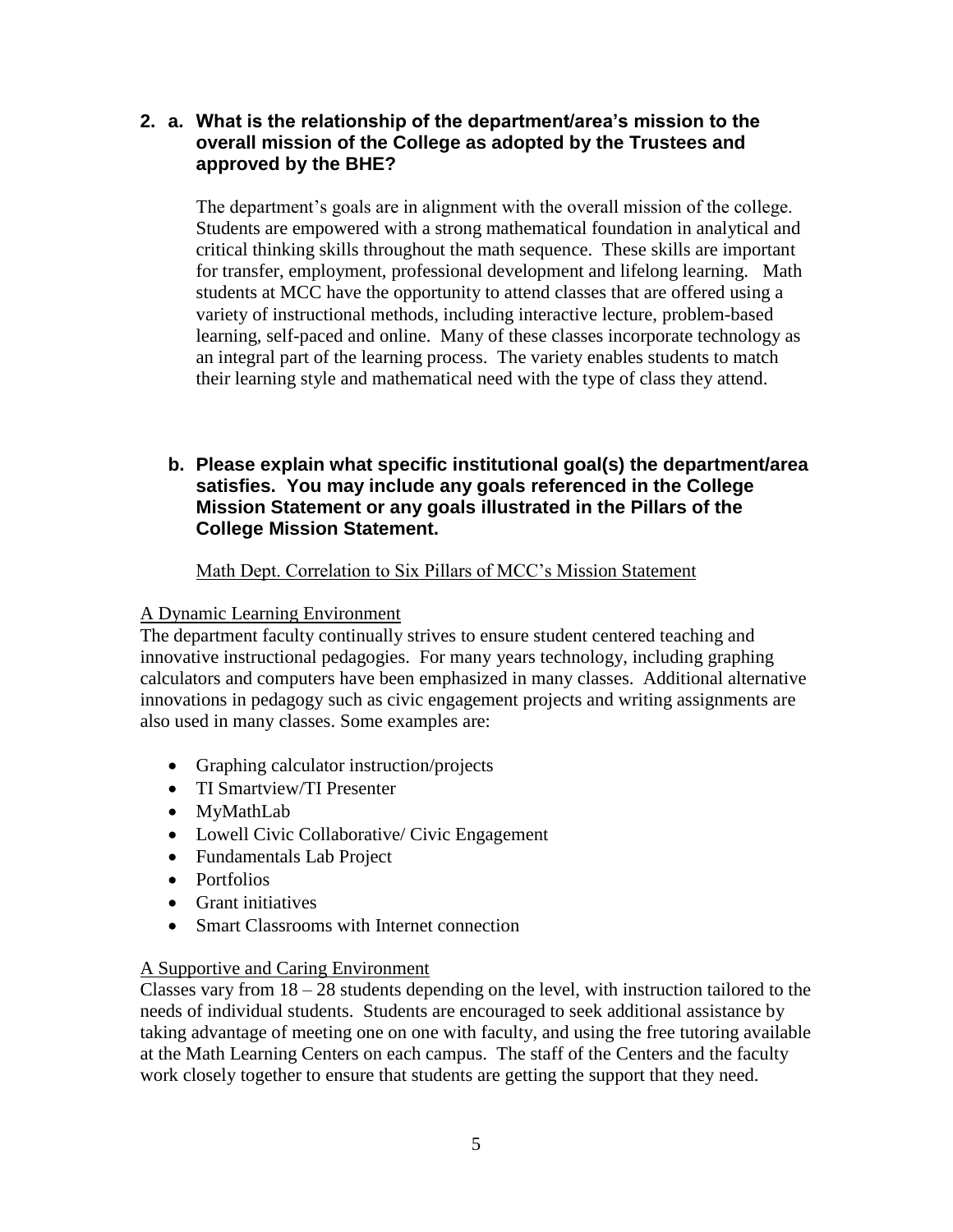#### Responsive Workforce Development

The math department has long worked with Business & Industry to assist in offering math courses as needed at various onsite locations. The department also has developed courses specific to needs of particular programs at the college. Specific examples include:

- Math Connections for Nursing program
- Elements of Math for teachers
- Business Precalculus
- Online courses
- Introduction to Statistics for health careers

#### Active Civic Engagement

The math department has been involved in the Lowell Civic Collaborative since its inception, and has incorporated it into classes on many levels – from Fundamentals of Math through Math Modeling and Precalculus.

#### Extended Learning Opportunities

Learning opportunities exist for students at all levels, both on and off campus. Students can take almost any math course online in order to complete a degree or certificate program. Our students are also involved in the Student Math League program sponsored by AMATYC (American Mathematics Association of Two Year Colleges). The department also participates in a STEM (Science, Technology, Engineering, Math) grant program, encouraging students in the pursuit of careers in these areas.

#### A Commitment to Excellence

Our faculty strives to help students achieve success and excellence both in the classroom and beyond. By both attending and presenting at regional and national conferences, our faculty takes advantage to the opportunity to share best practices with colleagues.

- Active in NEMATYC (New England Mathematical Association of Two Year Colleges) and AMATYC
- Student Math League
- Vertical Teaming
- Alg1/2, Fundies/Alg1 combo courses
- Pecalculus 1/2 for Business and Social Science combo course (new course introduced in Fall 2009)
- Online Teaching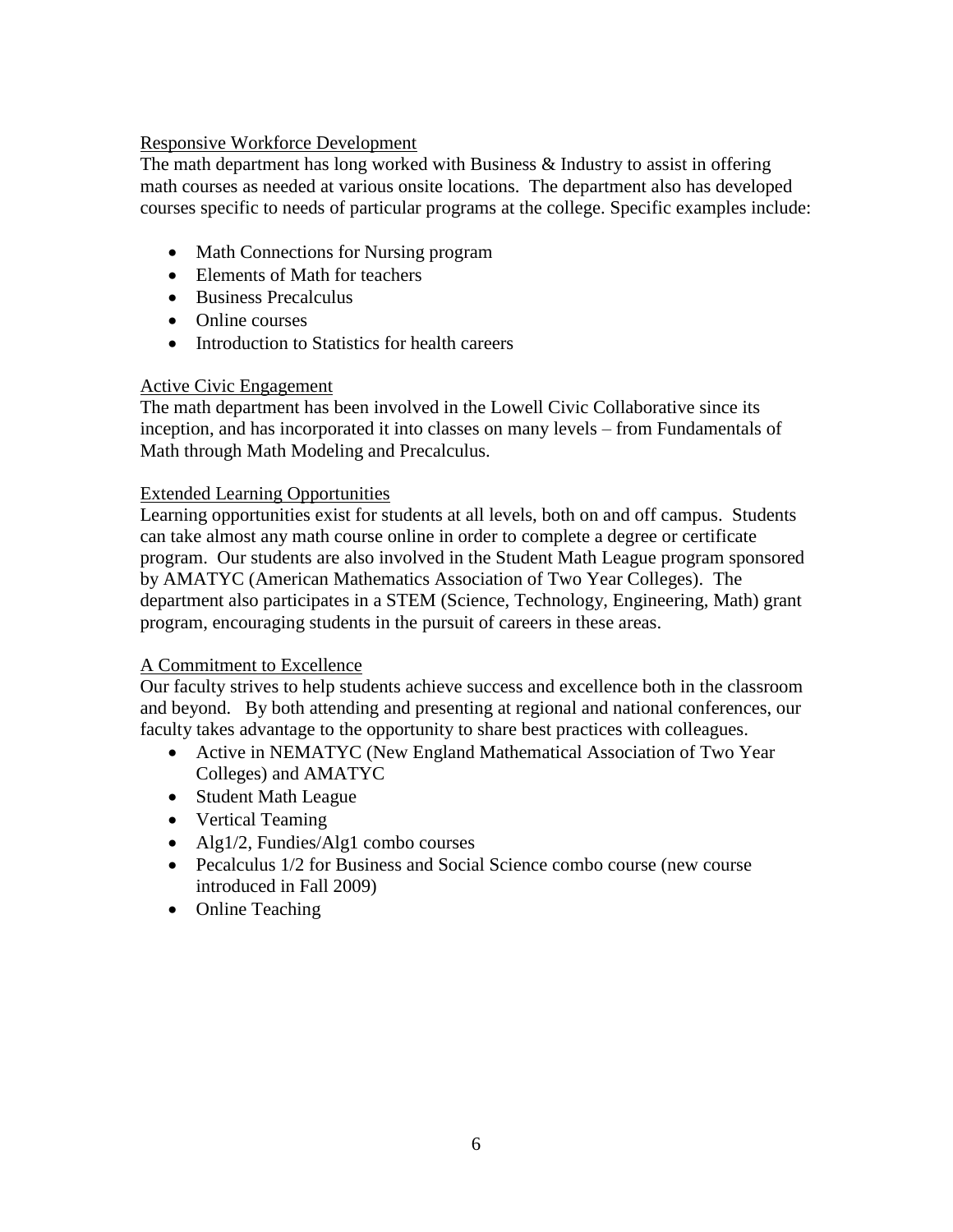## **Section III: Data**

**The Institutional Research Office will provide a significant portion of the data. Your committee is encouraged to request additional relevant information from Institutional Research and to develop and conduct alternative assessments as well. Some examples of assessments that the committee may choose to implement are student focus groups and/or student surveys. Input from relevant internal groups such as Advising, Admissions, and/or connected departments will also be necessary. Please include a copy of the data from Institutional Research and all departmentally-developed surveys or focus questions in the Appendix of the review.**

### 3. **a. Please note important trends, patterns and issues that emerge through the enrollment, academic progress and retention data. (Data from Institutional Research Office)**

NOTE: Intermediate Algebra is at some times considered as a developmental course and sometimes an upper level course, depending on the program. In the previous Program Reviews, the department listed it with the upper level courses, and in the following assessments it has been included with the upper-level courses.

#### **Data and charts supporting these conclusions are included in the appendix.**

**Question:** Do students who take Intermediate Algebra (MAT100) prior to their first transferable math class perform on a par with classmates who did not require any remediation?

In order to answer this question, we looked at three groups of students from each of these two paths from Fall, 2002 through Spring, 2007 (Fall and Spring semesters only).

- Group 1: Students transitioning into Math Modeling (MAT120) from Algebra 2 (MAT080) versus those who placed into Math Modeling via examination
- Group 2: Students transitioning into Precalculus I for Business (MAT180) from Intermediate Algebra (MAT100) versus those who placed into Precalculus I for Business via examination
- Group 3: Students transitioning into Precalculus I for Science (MAT185) from Intermediate Algebra (MAT100) versus those who placed into Precalculus I for Science via examination

The following conclusions are supported at the  $\alpha = .05$  level

#### Analysis of Success Rates in **Math Modeling** for Students with and without Prerequisite Developmental-Level Math Courses

Students who prepare for the college level class (MAT120) by completing a developmental-level prerequisite at Middlesex are as likely to earn a grade of A, B or C as are students who do not require any remediation.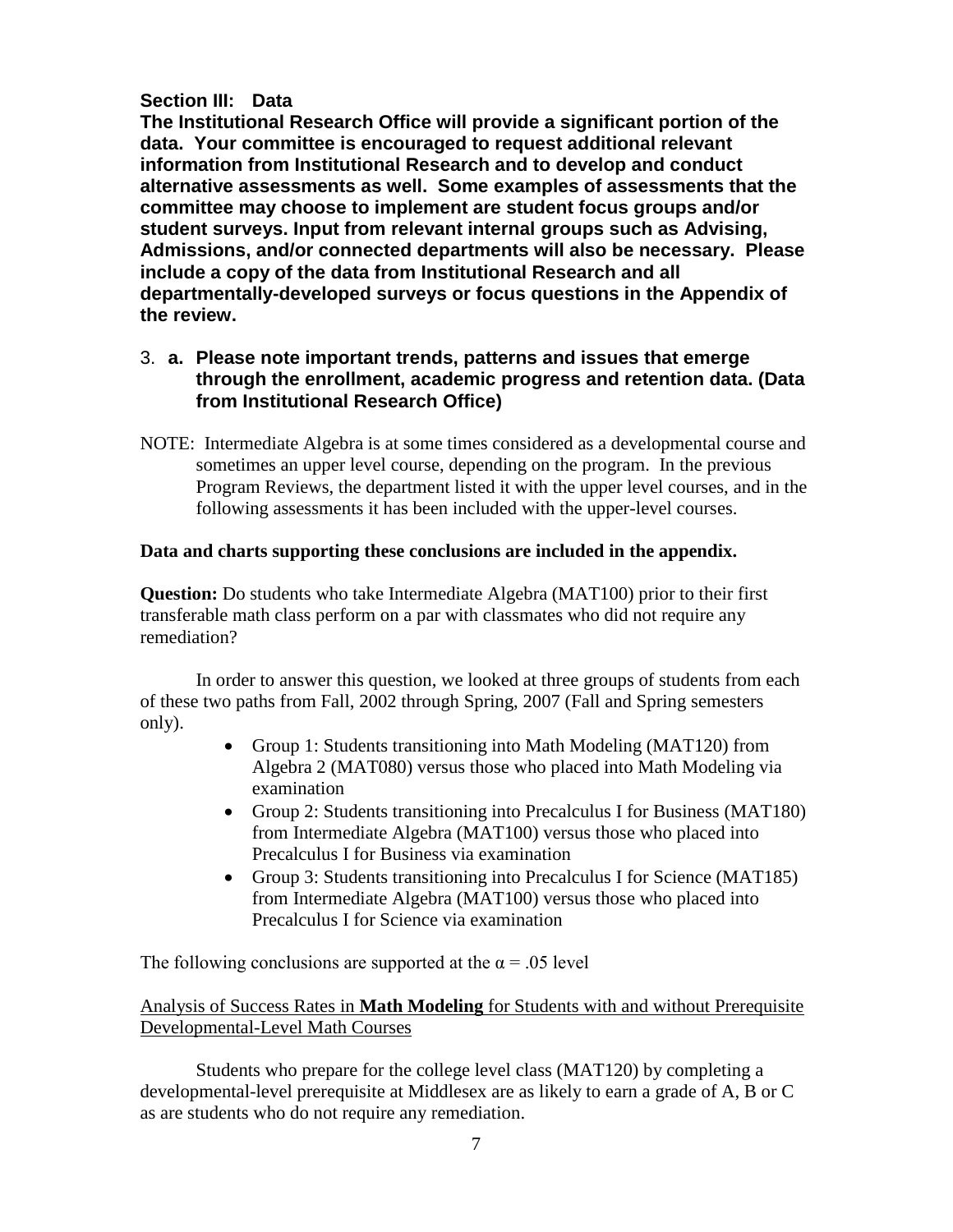Students who prepare for the college level class (MAT120) by completing a developmental-level prerequisite at Middlesex are as likely to pass the course as are students who do not require any remediation.

Students who prepare for the college level class (MAT120) by completing a developmental-level prerequisite at Middlesex are as likely to fail or withdraw from the course as are students who do not require any remediation.

#### Analysis of Success Rates in **Precalculus I for Business** for Students with and without Prerequisite Developmental-Level Math Course, Intermediate Algebra

Students who prepare for the college level class (MAT180) by completing a developmental-level prerequisite (MAT100) at Middlesex are *as likely* to earn a grade of A, B or C as are students who do not require any remediation. That is, the math department has attained its goal of leveling the playing field for our developmental students in this particular class sequence.

Furthermore, students who prepare for the college level class (MAT180) by completing the prerequisite (MAT100) at Middlesex are actually more likely to pass the course than are students who do not require any remediation.

Students who prepare for the college level class (MAT180) by completing the prerequisite (MAT100) at Middlesex are less likely to fail or withdraw from the course than are students who do not require any remediation.

#### Analysis of Success Rates in **Precalculus I for Science** for Students with and without Prerequisite Developmental-Level Math Course, Intermediate Algebra

Students who prepare for the college level class (MAT185) by completing the prerequisite (MAT100) at Middlesex are *not* as likely to earn a grade of A, B or C as are students who do not require any remediation.

Students who prepare for the college level class (MAT185) by completing the prerequisite (MAT100) at Middlesex are as likely to *pass* the course as are students who do not require any remediation. However, significantly more of them pass with a grade of C- or lower.

Students who prepare for the college level class (MAT185) by completing a developmental-level prerequisite at Middlesex are as likely to fail or withdraw from the course as are students who do not require any remediation.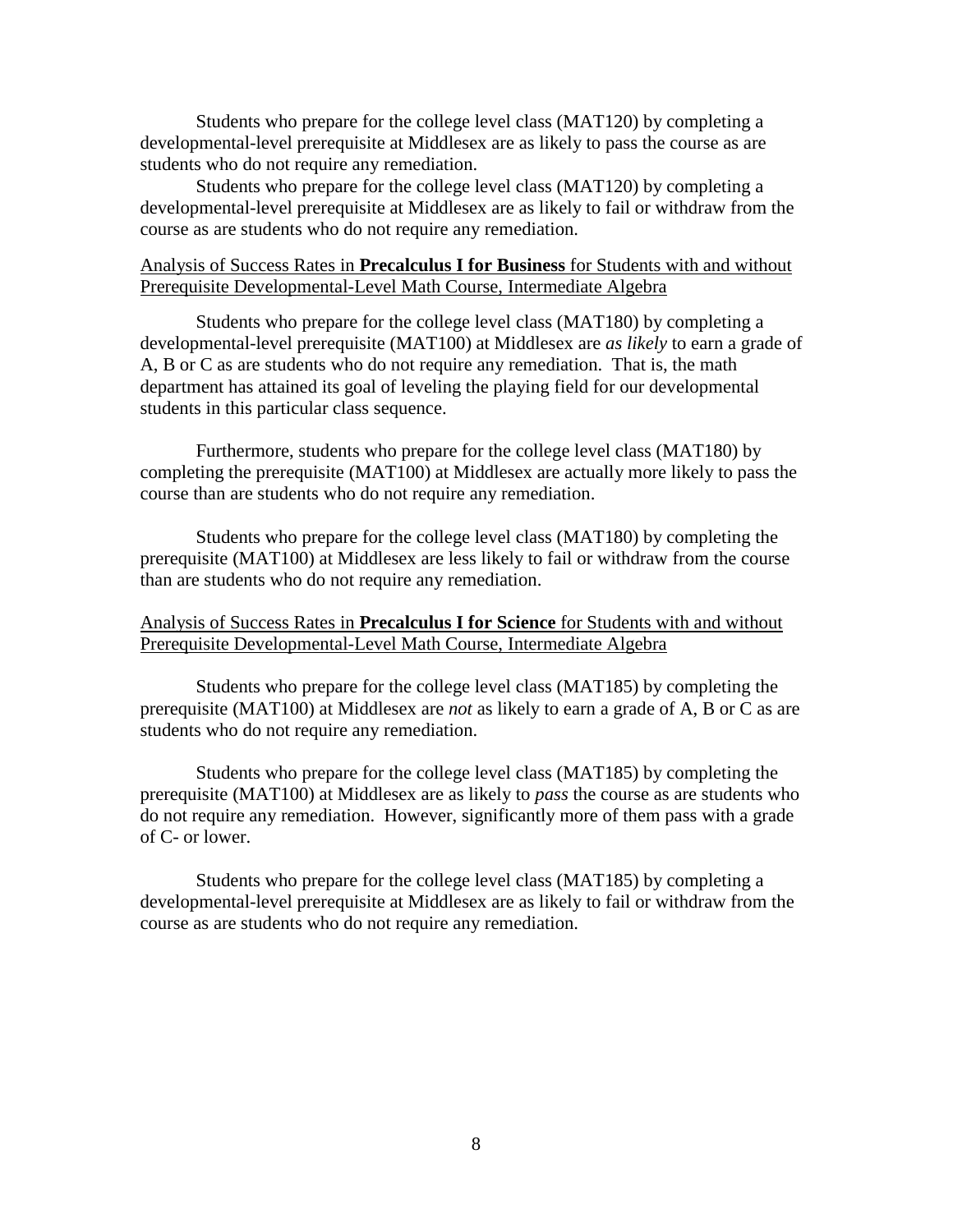#### **Retention rates:**

**The retention rate per course was found using the W grade as a guide to how many students have withdrawn from each course.** The retention rates are calculated for each course offered in the Mathematics Department during the fall semesters of 2004, 2005, 2006 and 2007. The data does not take into account the percentage of students who continued on to a second mathematics course.

The average retention rate for the developmental courses, MAT 060, MAT 065, MAT 070, MAT 075 and MAT 080, is 83%. The average retention rate for the nondevelopmental courses, MAT 100, MAT 177, MAT 180, MAT 185, MAT 190, MAT 290 and MAT 291 is 80%. The average retention rate for program courses, MAT 077, MAT 085, MAT 120, MAT 130 and MAT 250 is 84%.

#### **Completion rates:**

#### **Course completion is defined as a student who has completed the course with a passing grade (A through D-).**

The data shows the following:

The course completion rates are for the developmental courses fall semesters only. These courses consist of Fundamentals of Mathematics MAT 060, Fundamentals/Algebra I MAT 065, Algebra I MAT 070, Algebra I/Algebra II MAT 075, Algebra II MAT 080. The overall average completion rate was 61%.

The course completion rates are for the fall semesters only. These courses consist of Intermediate Algebra MAT 100, Statistics MAT 177, Precalculus for Business MAT180, Precalculus for Science MAT 185, Precalculus II MAT 190, Calculus for Science MAT 290, Calculus for Science II 291. The overall average for the non-developmental courses was 63%.

The course completion rates are for the program courses fall semesters only. These courses consist of, Introduction to Statistics MAT 077, Math Connections MAT 085, Math Modeling MAT 120, Elements I MAT 130, Discrete MAT 250. The overall average for the program courses was 74%.

#### **Enrollment:**

Total Mathematics enrollment from Fall 2004 to Fall 2007 has been stable with an average of 3825 each Fall term. Spring enrollment is not part of the data being studied. Within each course, the variation in the number of enrolled students is negligible; for example, Algebra II, our most attended course, varies between 22.6% and 23% of total Math enrollment.

However, there is a large variation in enrollment between courses. About three quarters of Math students enroll in courses ranging from Fundamentals of Math to Intermediate Algebra. Only about 10% enroll in Precalculus and Calculus courses and about 11% enroll in other courses ranging from Math Connections to Discrete Math.

A zero enrollment indicates that a course was not offered at the time. The Elements of Math course was added to the curriculum in 2005. Introduction to Statistics was first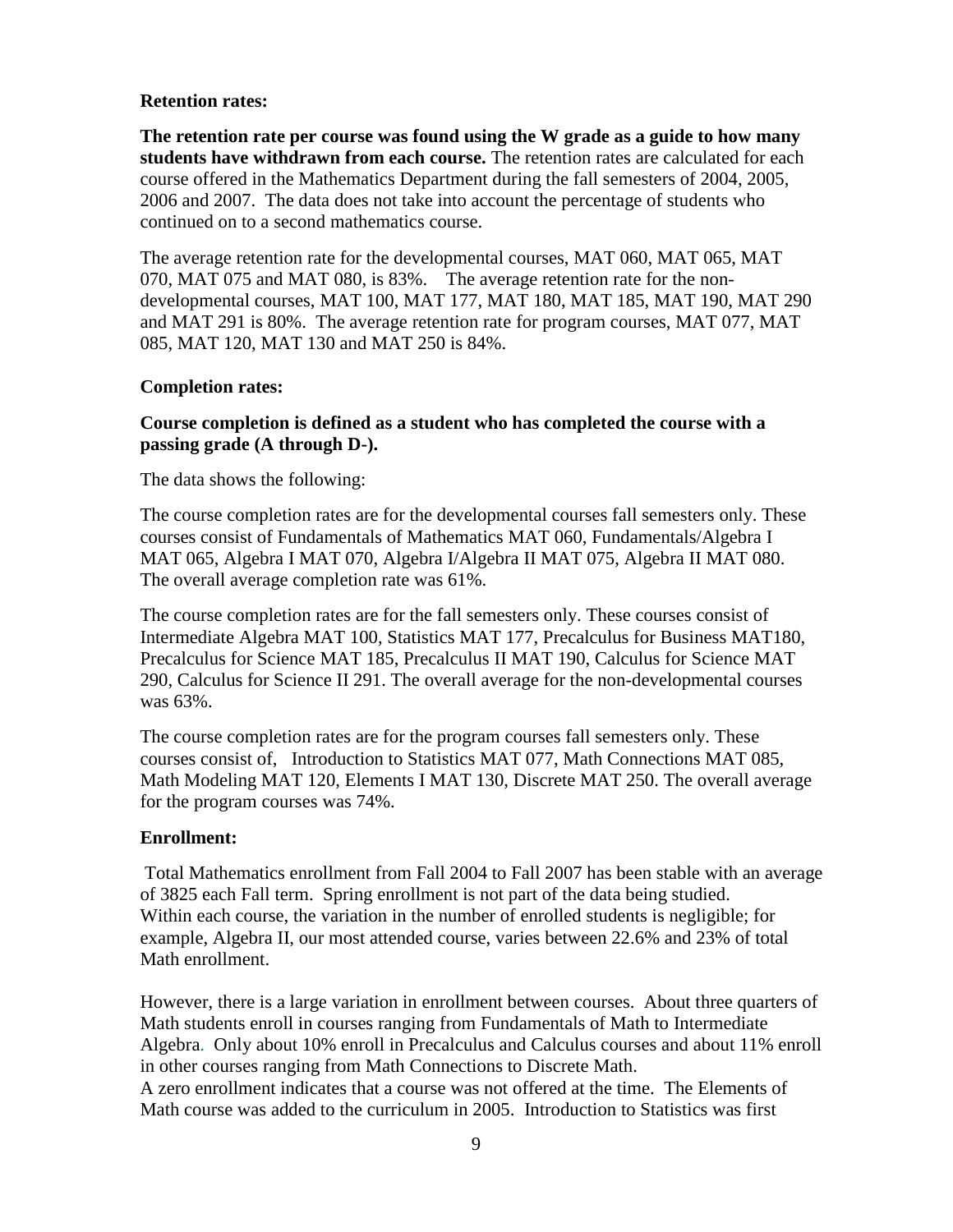offered in 2006. Precalculus I was offered as an evening or summer course. It was a combination between Precalculus I for Science and Precalculus I for Business. It was taken off the list in 2007 because it did not serve our students well.

## **b. Please comment on significant information that emerges from the Student Transfer and Employment Follow-up data. (Data from Institutional Research Office and Department Records)**

 $N/A$ 

**c. Please summarize findings from student surveys, student focus groups, and/or other types of surveys and focus groups the Committee chose to undertake. (Data from surveys and/or questions developed by the Committee)**

 $N/A$ 

## **Section IV: Department/Area Analysis**

## *Target Populations:*

**4. a. Is this department/area intended to serve a target population(s)? Please explain.**

The math department is a service department which provides courses that help the student gain the appropriate mathematical skills needed for both our career and transfer programs.

**b. Are there plans to market the courses in this department/area to any new or different groups that are not currently being served by this department/area? Please explain.**

N/A

**c. Are there plans to change or add to strategies currently in place to assess the department/area's fit with student interest and market demand?**

The majority of our students take the math courses as required by their program; assessment in the area of market demand is often determined by the programs themselves, as they are our "market".

**d. Are department/area faculty and staff currently working with the Academic Planning Center or other areas of the College to interest students in taking courses in the department/area? Describe these interactions and the roles that the parties play.** 

A full-time member of the math department serves on the Academic Advising Advisory Board and works closely with the advising center and registration of new and returning students. The board will also be involved in the implementation of the Advising aspect of the newly received Title III grant.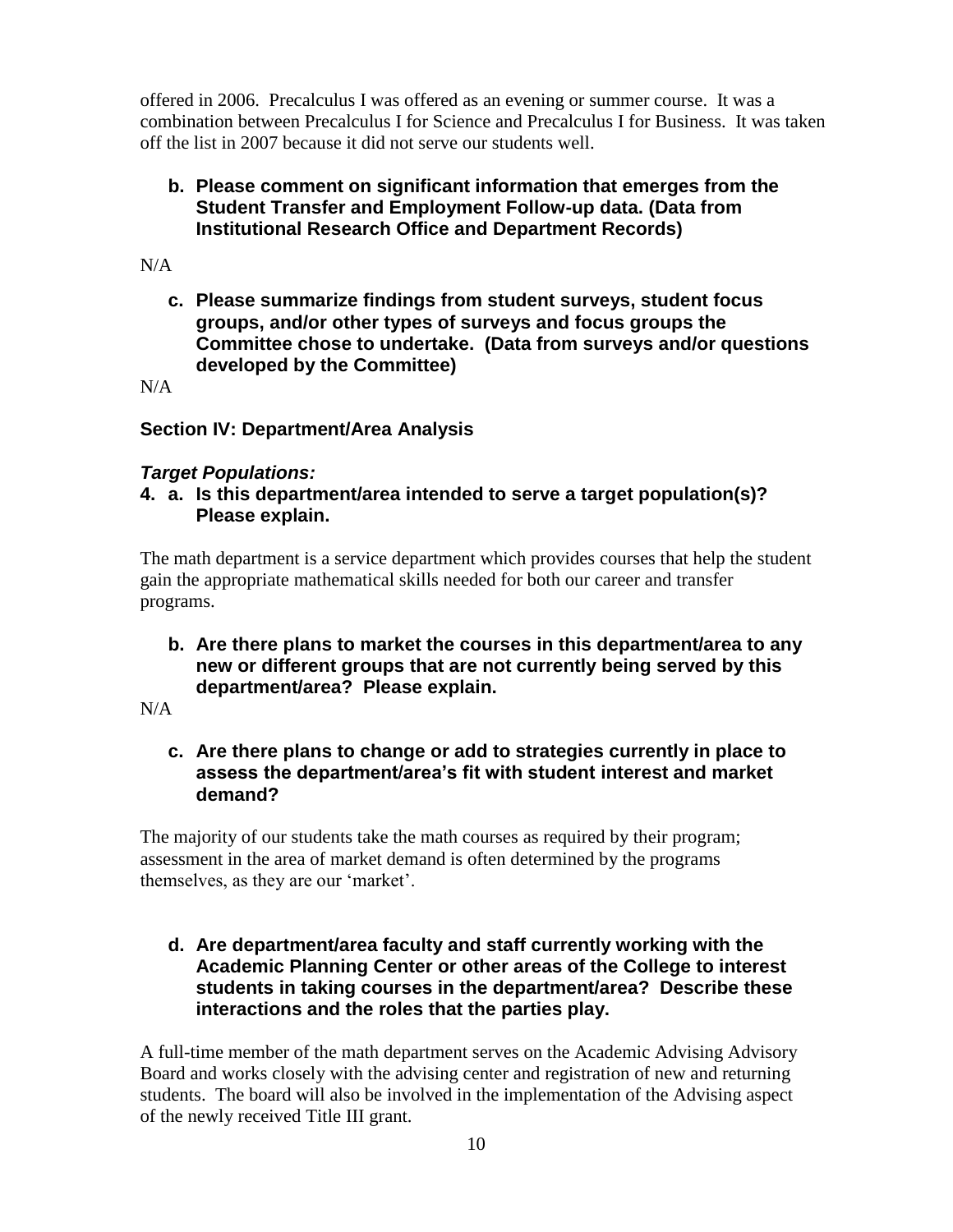**e. Are there additional student recruitment/marketing efforts in which department/area faculty and/or staff would like to be involved? Please be as specific as possible.**

N/A

#### *External Perspectives:*

**5. a. Based on a review of other college catalogs, list the colleges in our general area that have similar departments/areas and comment on significant differences from the MCC offerings that bear further exploration.**

In comparing MCC with the other Massachusetts Community Colleges, it is apparent that the mathematics courses offered at all fifteen are very similar in both content and credit given. Furthermore, since the recent renumbering of all courses at Middlesex, the course numbers align well with similar courses at the other community colleges.

There are, however, some differences that bear further investigation and perhaps the implementation of course changes at MCC.

#### **Prerequisites & College Credit**

Four of the Community Colleges (Bristol, Greenfield, Massasoit and Springfield Technical) have a prerequisite of C- or better in a previous course to move on to the next course. The prerequisite of C- or better applies to both developmental courses and to college level courses. One school – Greenfield – adds an English prerequisite of College Writing Strategies for all of their college level mathematics courses. There is a statement in the Greenfield Academic Catalog that states that "a final grade of D in developmental courses will not be awarded".

NOTE: Since this data was compiled, the department has implemented a prerequisite of a grade of C or better in sequential courses.

#### **Trigonometry**

Some of the community colleges offer Trigonometry as an independent course (offered for 1 or 2 credits). Massasoit also offers an Intermediate Algebra course with trigonometry. Discussion of this possibility at MCC is ongoing.

#### **Graphing Calculator Courses**

One school – Bristol – periodically offers a course entitled "Problem Solving Using a Graphics Calculator'. Since far fewer schools (than noted in the  $2001 -$ 2003 review) are offering a separate calculator course, we can perhaps surmise that more students are being exposed to this technology before they even arrive at the community college.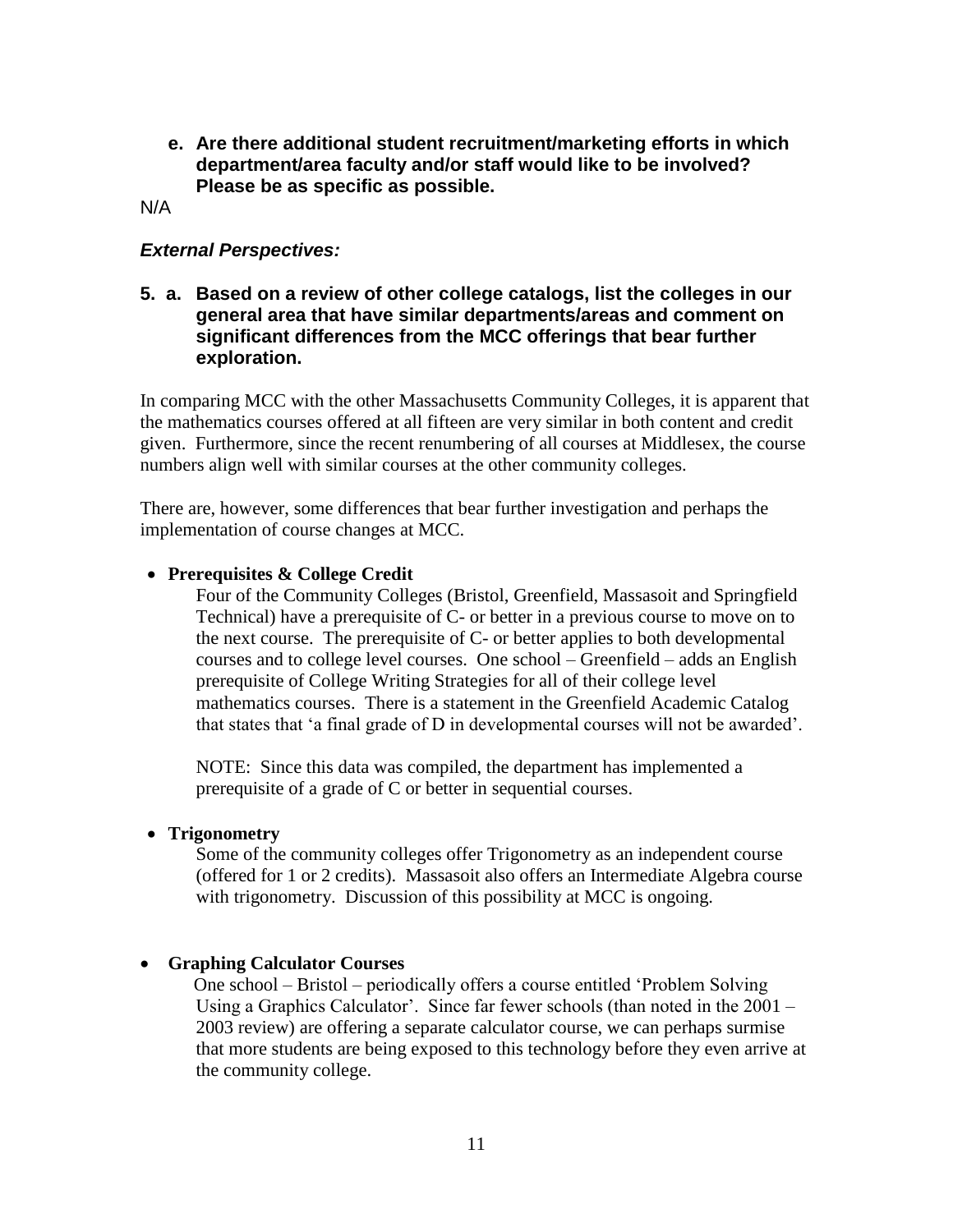#### **Listing of Developmental vs. Upper Level Courses**

Cape Cod Community College lists their developmental courses separate from the upper level mathematics courses. Some of the schools have also been discussing the feasibility of maintaining a separate developmental department with its own developmental course coordinator.

NOTE: The FIPSE grant – 100% Math Initiative – recommended the establishment of a developmental math coordinator on each campus.

#### **•** Ouick Review Courses

Massasoit offers a series of 1 credit quick review courses. These include

- (1) Basic Math Review, which is a quick review of the fundamentals of arithmetic;
- (2) Basic Math Review of Fractions
- (3) Basic Math Review of Decimals.

These 1 credit courses may be taken along with another mathematics course such as Introductory Algebra.

#### **One credit courses**

Springfield also offers a series of 1 credit developmental courses. Prealgebra is divided up into 3 segments and Introduction to Algebra is subdivided into six 1 credit courses.

b. Based upon the committee's knowledge of institutions beyond our geographical area that have exemplary departments/areas or are known for their 'best practices,' comment on significant similarities or differences from the MCC offerings that bear further exploration.

As part of a sabbatical project, Professor Ted Panitz of Cape Cod Community College did an extensive review of two-year (and four-year) colleges inside and outside of Massachusetts. The report that he issued in the Spring of 2007 speaks to this question.

Professor Panitz' purpose '...was to investigate successful/innovative programs at community colleges, 4 year colleges or universities that promote student retention and success in developmental math courses.'

Although restricted to developmental courses the study would apply to most of the courses we offer in the math department.

Most notable, among three pages of conclusions, might be the following, grouped into four areas as shown.

#### **Extra Time on Task**

- 1. Tutoring courses, 1-2 credit, taken in conjunction with credit courses that include study skills, counseling for math and test anxiety and advising.
- 2. Required tutoring outside of class; this was piloted in the Spring 2008 semester and is still being evaluated.
- 3. Extra class time for in-class tutoring  $-4$  -5 credit courses
- 4. Limit class size in DE courses. The current developmental cap at MCC is 22 students.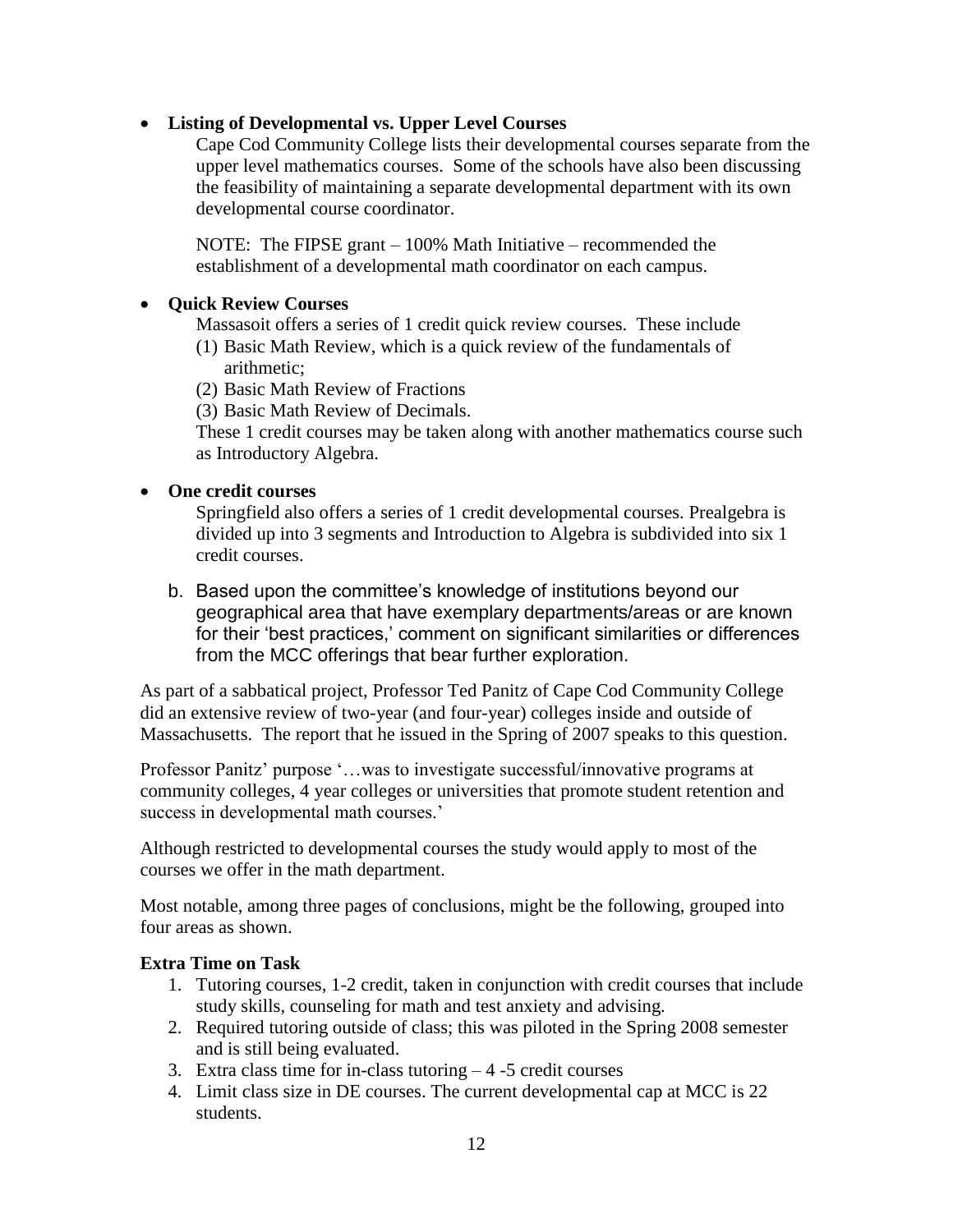#### **Flexibility in Course Structure**

- 5. Offer courses in modular form.
- 6. Use multiple formats didactic, modular, self-paced, CAI, variable credit. MCC offers didactic, self-paced, MyMathLab support and online.
- 7. Develop Learning Communities MCC is involved in an NSF grant in support of Math Across the Curriculum. It is hoped that this initiative will lead into the development of Learning Communities.

#### **Utilize and Support a Professional Faculty**

- 8. Utilize full-time faculty in DE courses.
- 9. Use consistent formative evaluation based upon data collection and analysis.
- 10. Encourage ongoing communication among DE educators. The Department"s course coordinators ensure that all faculty, especially new and adjunct faculty have a resource for the course. Participation in groups such as the statewide grant-funded 100% Math Initiative, NEMATYC and AMATYC also gives the department opportunity to work with other faculty on both a local and national level.

#### **Disseminate Expectations and Know Our Incoming Students' Backgrounds**

- 11. Communicate with local high schools. MCC has been involved for 4 years in a Vertical Teaming project within the City of Lowell. This program has faculty working from middle schools in Lowell, Lowell High School, MCC, and the University of Lowell to increase an understanding of the expectations and material covered at each level in order to provide a seamless transition between levels.
- **6. Please describe mechanisms or procedures currently in place to monitor the currency and fit of the content areas and teaching methodology with the educational interests and needs of our students. Explain how these groups have contributed and/or impacted the department's/area's offerings.**
	- **a. Relevant external parties, such as professional organizations, content skill standards, local, state, and national task forces, etc.**

The two most relevant professional organizations that the department works with very closely are NEMATYC (New England Mathematical Association of Two-Year Colleges) and AMATYC (American Mathematical Association of Two-Year Colleges). Members of the department not only regularly attend the conferences held by these organizations, but are very active with faculty serving as officers and board members, both in the local and national organizations.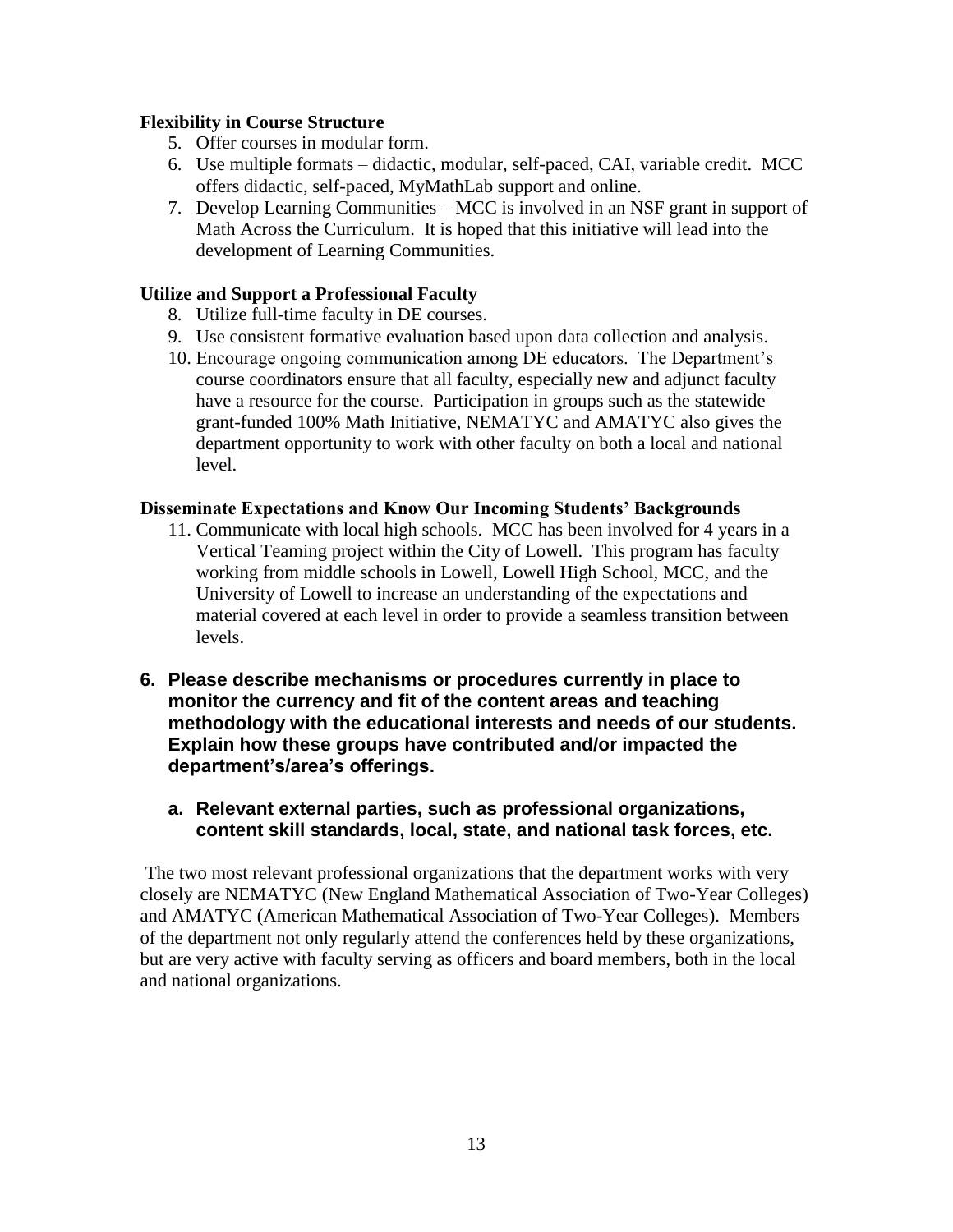Members of the department participated with all of the Community colleges across the state in the FIPSE grant "100% Math Initiative – Building a Foundation for Student Success in Developmental Mathematics'. Some recommendations made by this group were already in place at Middlesex or have been implemented since this document was published. They are:

- Varying classroom methodologies
- Selecting of textbooks by groups rather than individuals
- Adjusting instruction to meet a variety of learning styles
- Working with disabilities specialists
- Emphasizing the value of homework
- Establishing the position of Developmental Math coordinator on each campus (fulfilled by course coordinators)
- Provide Support Services

The board also recommended the development of learning communities defined as "cohorts of developmental mathematics students taking a set of courses together." This would involve participation from several areas of the college, a collaboration that has begun as a result of the NSF-funded MAC grant.

In its *Beyond Crossroads* document AMATYC has called for similar recommendations as those above. In addition they emphasize the importance of professional development of Faculty, promoting Quantitative Literacy for all students, incorporating workplace skills into all programs and the use of appropriate technology. The Math department will continue to look to this document for guidance as we work to improve student completion and retention rates.

## **b. Relevant internal groups or individuals, such as other departments, programs or areas at the college that: (1) utilize your courses as prerequisites for their courses and/or program or (2) supply prerequisites for your courses**.

As a service department, our courses are often used as prerequisites and/or corequisites for many departments. The most common are the sciences and business courses.

**c. Other populations (i.e., students, alumni, community members, cooperative education supervisors, practicum supervisors, service learning supervisors, community agencies).**

N/A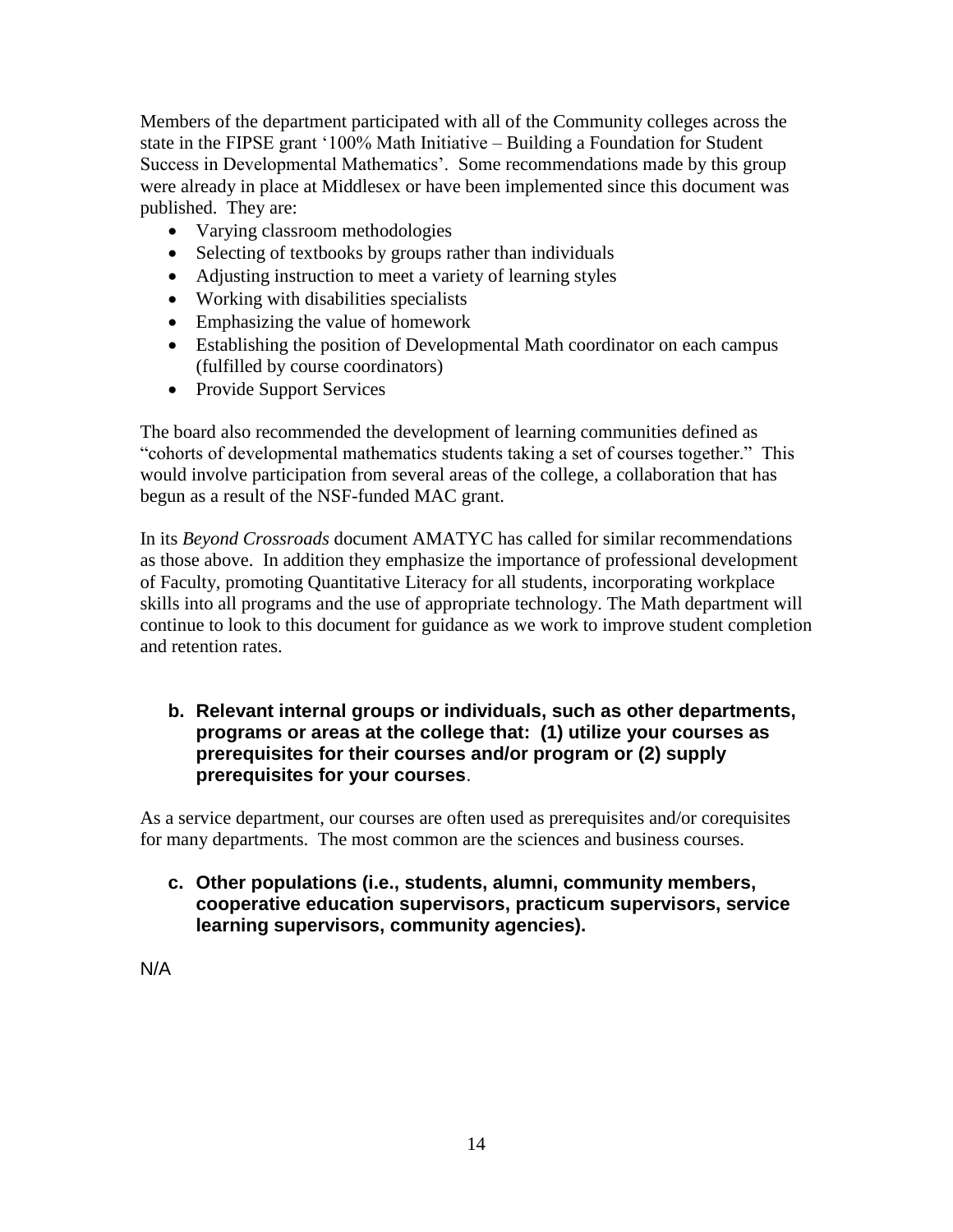## **Section V: Curriculum**

## **Departmental Student Learning Outcomes (DSLOs)**

## **7. a. Identify your Departmental Student Learning Outcomes**

- o Students will be able to apply mathematical concepts and reasoning skills to model and solve real world problems.
- o Students will be able to communicate mathematically
- o Students will be able to formulate conclusions and judge the reasonableness of the conclusions by analyzing and interpreting data in a variety of forms including equations, tables and graphs
- o Students will be able to use a variety of approaches such as pattern recognition, modeling, logical reasoning, and estimation to solve mathematical problems and judge the reasonableness of their results.
- o Students will be able to use appropriate technology to enhance their mathematical thinking and understanding

## *b. Please describe your department's plan for ongoing, annual assessment of its DSLOs.*

Random samples will be taken from 4 courses that we consider as "endpoints" for a majority of our students. The four courses from which artifacts will be collected are Algebra 2, Math Modeling, Statistics, and Precalculus 2, as they represent a broad spectrum of levels. We will select samples from Full-time, Part-Time, Day, evening and online sections. Once instructors provide us with a classroom set of artifacts, the assessment team will randomly select a few items from each of the sections.

We will be organizing the collection of the data at the first department meeting  $9/29/09$ , and will complete the actual analysis at the first department meeting of the Spring 2010 semester.

**c. If applicable, discuss any changes you have made to your DSLOs and/or the ways in which the courses in the department support those DSLOs since your last program review.** 

N/A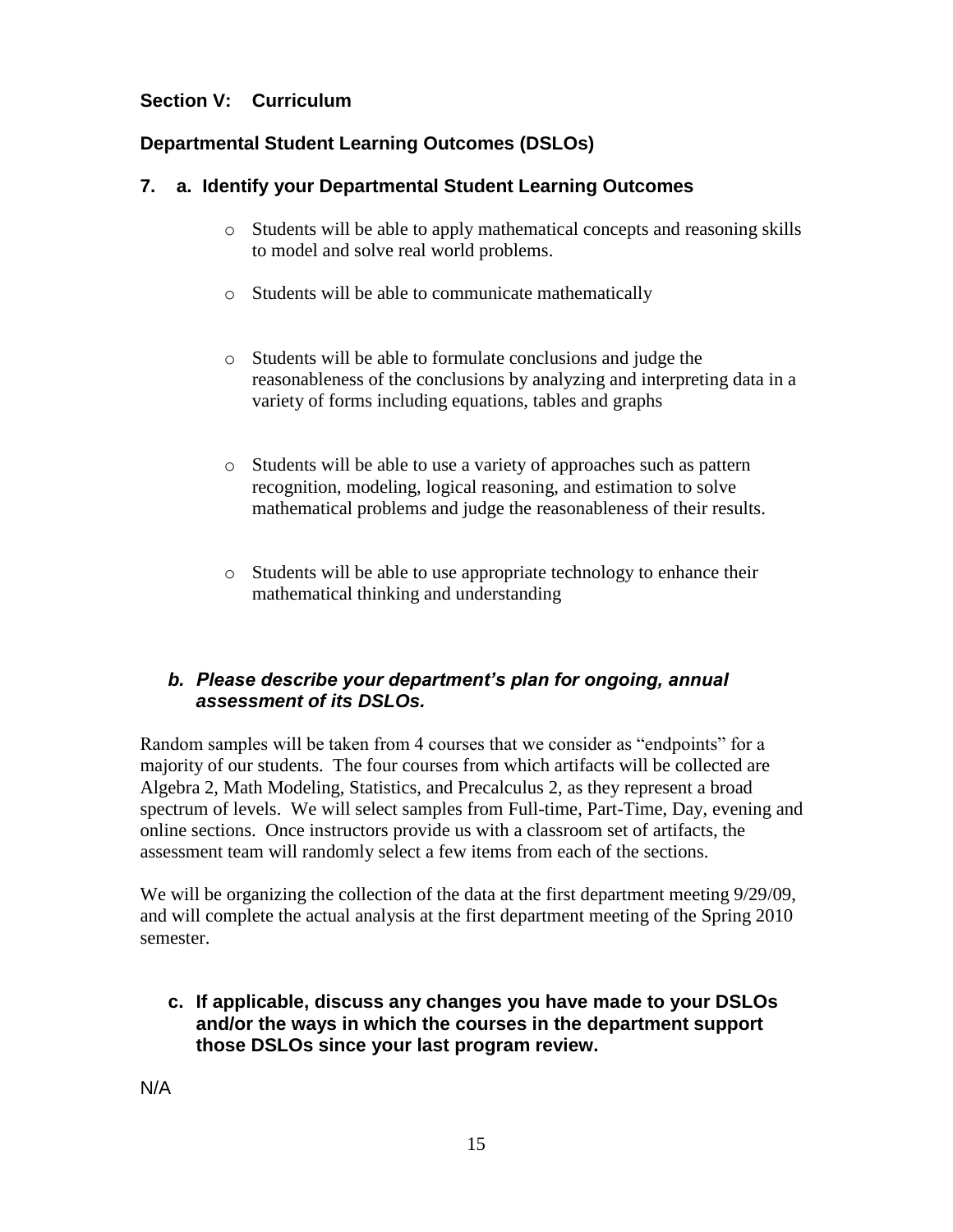**d.** Map the way in which your department provides opportunities for students to progress towards achievement of each Departmental Student Learning Outcome, by noting in which courses the outcomes are **Introduced (I), Developed (D), or where students are expected to demonstrate Proficiency (P).**

#### **Curriculum Map I:**

| <b>Course Opportunities for Student Achievement of DSLOs</b> |  |  |  |
|--------------------------------------------------------------|--|--|--|
|--------------------------------------------------------------|--|--|--|

| <b>DSLO</b>                          | <b>Course</b>                                   |
|--------------------------------------|-------------------------------------------------|
| Communicate<br><b>Mathematically</b> |                                                 |
| Introduced                           | 060:065:070: 077;                               |
| Developed                            | 075;080;085;100                                 |
| Proficient                           | 120;130;131;177;180;185;190;<br>250;280;290;291 |

#### *e. Please comment on the sequencing of opportunities for students to develop and achieve each DSLO within the department, as noted on Curriculum Map I.*

Students begin the sequence at the point where they are placed by the Accuplacer exam or, in the case of transfer students, by previous work as indicated by their transcripts and approved by the department. Students in career programs must work through the level of MAT 075, 080, 085 or 077. The choice is dependent on the requirements of their specific program. Students in transfer programs must complete through at least MAT 120, 177 in general liberal arts programs, through the Precalculus/Calculus sequence for those majoring in STEM programs, or a specific course as required by their program.

- o Business transfer Precalculus I for Business & Precalculus II
- $\circ$  Education Elements of Math I & II

A complete flow chart of the course sequencing is attached in the Appendix.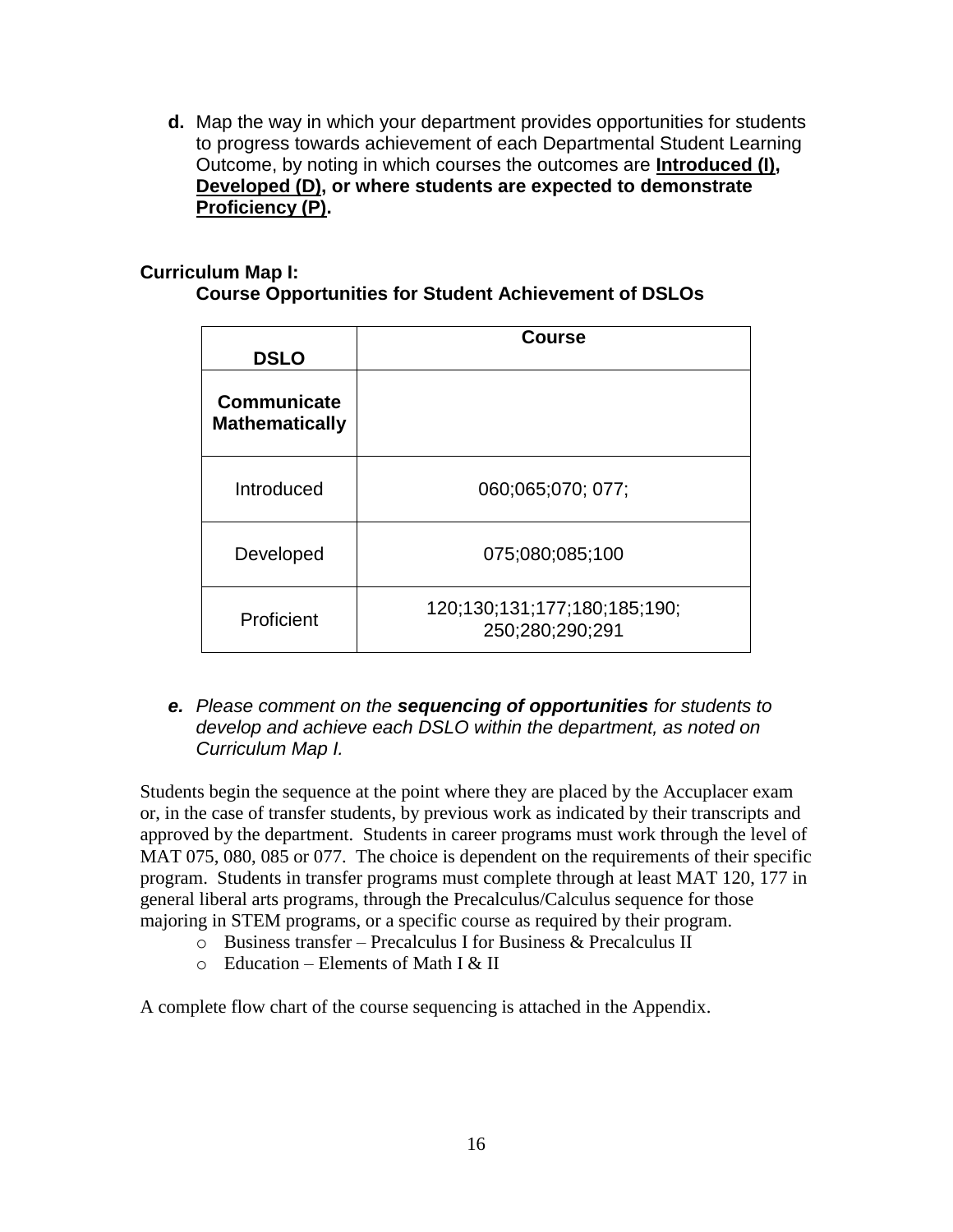*f. On the following pages, please indicate how each DSLO is attained and how the attainment of each is assessed. If the strategy for attainment of a DSLO is contained within a particular course, please list the course first, with the relevant activity (or activities) listed next to each course. If there is nothing currently in place that is intended to provide for the attainment of a particular outcome or to assess the extent to which the outcome has been realized, please leave the appropriate space blank. The blanks will help to identify areas which need further development.*

## *DSLO I*

*Students completing significant coursework within the Math Department will be able to communicate mathematically.*

| <b>Strategies for Attainment</b> |                            |                              |  |  |
|----------------------------------|----------------------------|------------------------------|--|--|
| <b>Course</b>                    | <b>Activities</b>          | <b>Assessment Strategies</b> |  |  |
| Algebra II                       |                            | Final Exam - Vocabulary      |  |  |
| <b>MAT 080</b>                   |                            | Section                      |  |  |
| Math Modeling                    | Oh What A Life Project     | 2-page Narrative             |  |  |
| <b>MAT 120</b>                   |                            |                              |  |  |
| <b>Statistics</b>                | <b>Graphing Calculator</b> | Project or Paper             |  |  |
| <b>MAT 177</b>                   | Project                    |                              |  |  |
| Pre-Calc II                      | <b>Graphing Calculator</b> | Project or Paper             |  |  |
| <b>MAT 190</b>                   | Project                    |                              |  |  |

 Describe how this Departmental Student Learning Outcome is **assessed for proficiency** at the **department level**.

Algebra II, Math Modeling, Statistics, and Pre-Calculus II were selected as end courses which the department would assess to confirm that students are able to communicate mathematically. Dependent on the student"s course of study / program, each of these courses could potentially serve as the last sequential course for students pursuing one of Middlesex"s degree or certificate programs. Each of these courses is representative of the paths that Middlesex Community College students typically follow. Algebra II is the last mathematics course required for some of our certificate programs; Math Modeling is taken by our Liberal Arts Majors and is transferable as a college level mathematics course; a Statistics course is recommended for our Criminal Justice and Nursing majors; and our Pre-Calculus courses are provided for those students who plan to obtain a fouryear degree in the areas of mathematics, science and technology.

The Algebra II final exam contains a section of vocabulary questions. This section will be assessed separately for this purpose. A student who passes this section of the exam with a C or better will be considered as developed in the DSLO of Communication.

The Math Modeling, Statistics and Precalculus projects will be assessed based on the written narrative in which students describe the research and calculations that they have made, and what conclusions they have drawn.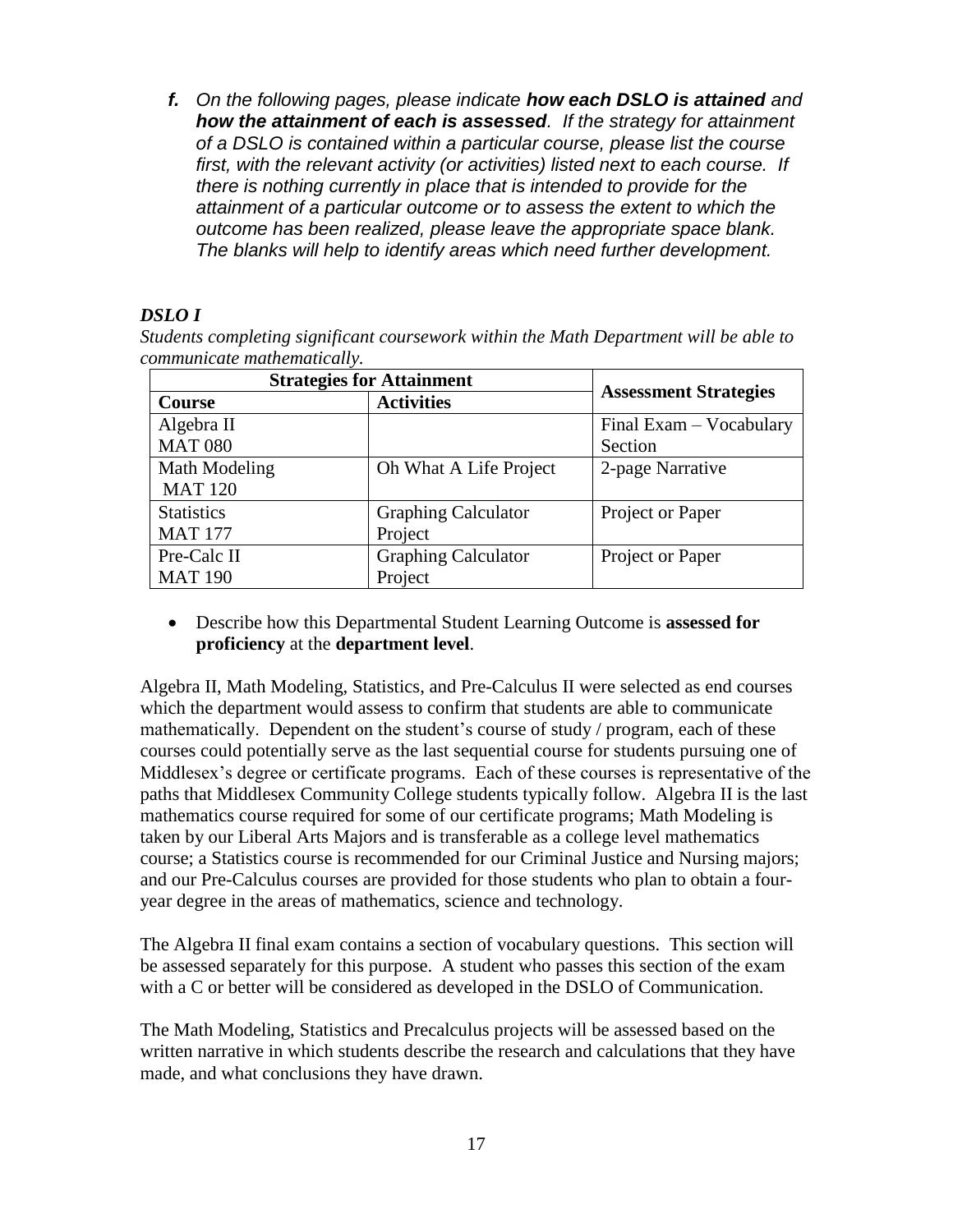The papers/projects will be assessed as follows:

The paper/project of a student who is proficient in communicating mathematically will contain:

Content that is comprehensive, accurate, and persuasive. Major components of the project are stated clearly and are well supported. Research and computations are complete and address all of the project components.

The paper/project of a student who is approaching proficiency will contain: The major project components but some of the content is missing, inaccurate, or not well supported by research.

The paper/project of a student who is not yet proficient in communicating mathematically will contain:

Content that is not comprehensive and/or not persuasive. Major points are addressed but not well supported.

#### *What does the department's data analysis reveal about student achievement of this DSLO within the department?*

This analysis has not yet been completed.

- *What curricular and/or instructional changes are planned within the department as a result of this data (if any)? Consider:*
	- o *The scope and sequence of Introductory, Developing, and Proficiency level student learning opportunities*
	- o *The adequacy of the range of learning experiences and assessment methodologies that your department offers to meet student learning needs*

Changes will be considered and discussed within the department when the assessments above are completed

#### 8*. Institutional Student Learning Outcomes*

(See **Appendix A** for detailed listing of MCC's Institutional Student Learning Outcomes)

*a. Please describe your department's plan for ongoing, annual assessment of MCC's ISLOs that are supported to proficiency within your department.* 

See #7b.

*b. If applicable, discuss any changes you have made to your department's support of MCC's ISLOs since your last program review.* 

N/A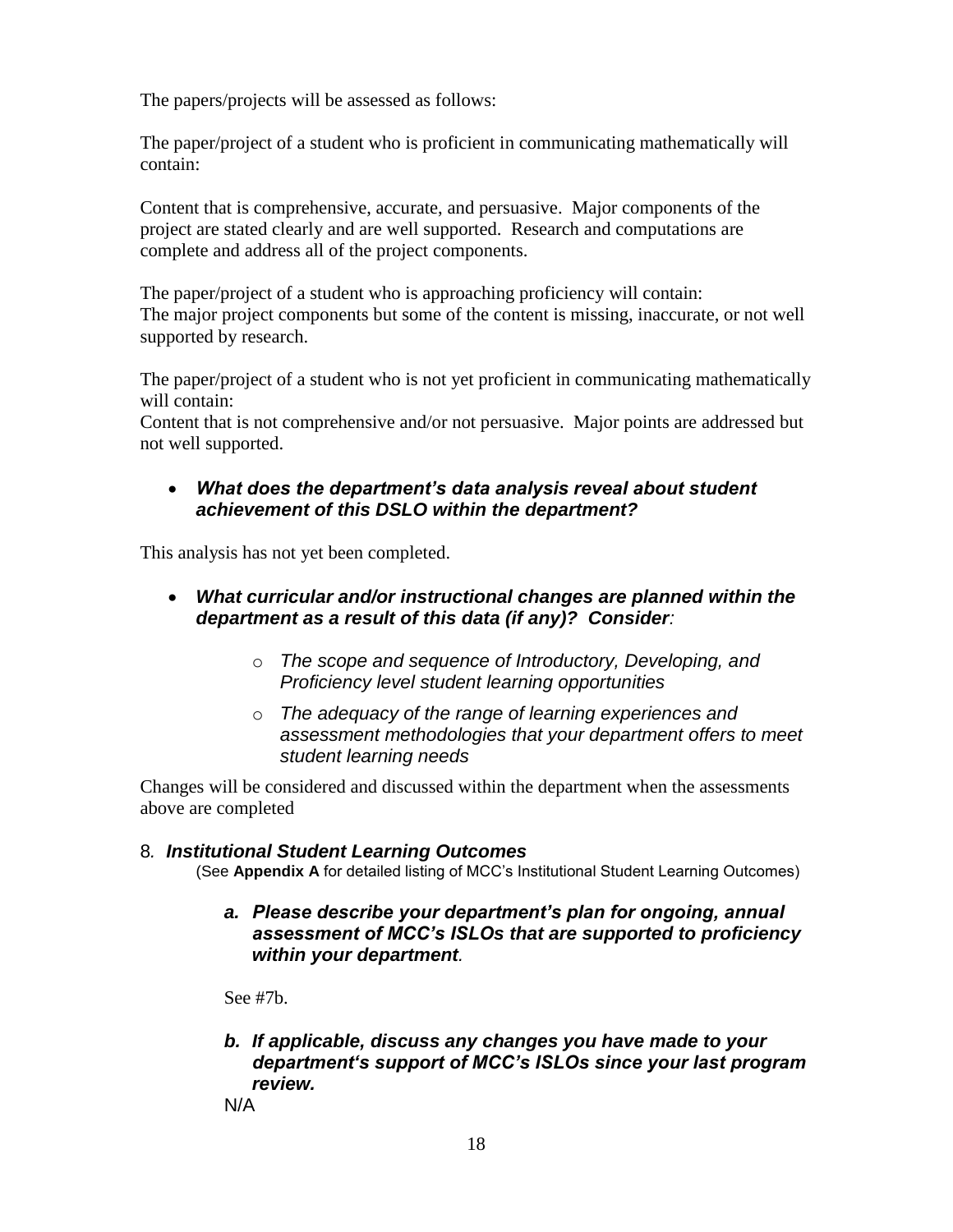**c.** As appropriate, map the way in which your department provides opportunities for students to progress towards proficiency level of MCC's Institutional Student Learning Outcomes, by noting in which courses outcomes are **Introduced (I), Developed (D)**, or where students are expected to demonstrate **Proficiency (P).**

## **Curriculum Map II:**

## **Departmental Opportunities for Student Progress toward ISLOs**

|                                                         | <b>Course</b>                                | <b>Course</b>                               | <b>Course</b>                                                                        |
|---------------------------------------------------------|----------------------------------------------|---------------------------------------------|--------------------------------------------------------------------------------------|
| Knowledge &<br><b>Skills</b>                            |                                              |                                             |                                                                                      |
| <b>Critical</b><br><b>Thinking</b>                      |                                              |                                             |                                                                                      |
| Communication                                           | <b>Introduced</b><br>MAT 060;<br>065:070:077 | <b>Developed</b><br>MAT 075;<br>080;085;100 | <b>Proficiency</b><br>MAT<br>120;130;131;<br>177;180;185;<br>190;250;280;<br>290;291 |
| Personal &<br><b>Professional</b><br><b>Development</b> |                                              |                                             |                                                                                      |

*d. Please comment on the sequencing of opportunities for students to develop and achieve to ISLO proficiency within the department as appropriate, as noted on Curriculum Map II.*

See Question #7.

*e. Please indicate on the following pages as appropriate how each ISLO is supported to proficiency achievement within the department and how that achievement is assessed. Where ISLO achievement is directly supported by DSLO achievement, you can refer the reader back to that section in Question 7, rather than re-writing it. If the strategy for attainment of an ISLO is contained within a particular course, please list the course first, with the relevant activity (or activities) listed next to each course. If there is nothing currently in place that is intended to provide for the attainment of a particular outcome or to assess the extent to which the outcome has been realized, please leave the appropriate space blank. The blanks will help to identify areas which need further development.*

See Question #7.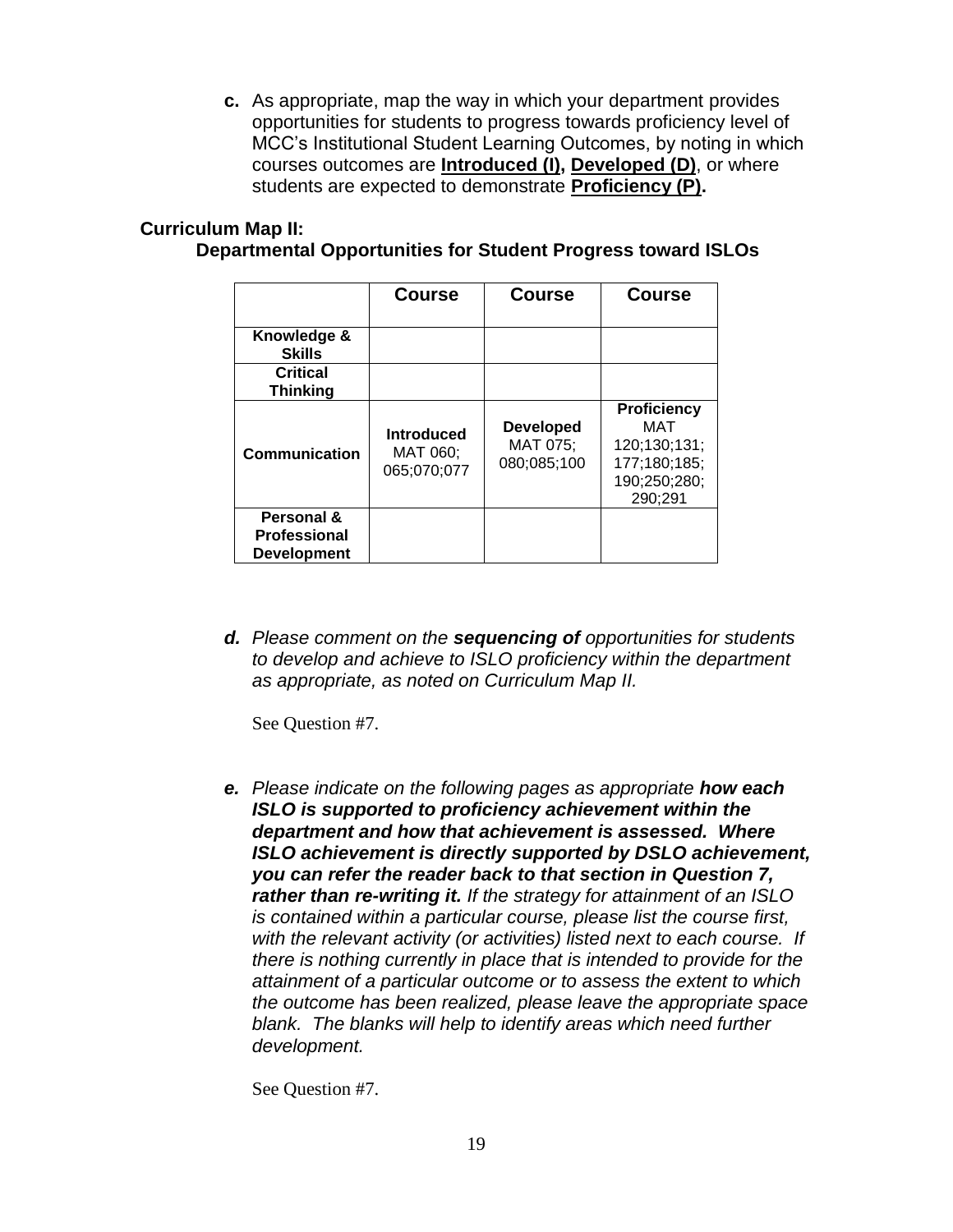## *Additional Curricular Opportunities:*

## **9. Please describe any interdisciplinary courses which are provided as an integral part of this department/area.**

While there are no plans to market specific courses to new groups, the department is expanding the interest in mathematics by initiating a Math Across the Curriculum program. Through an NSF grant, several members of the Math department are working with Faculty from other disciplines to implement interdisciplinary modules that provide students with an immediate application of and connection between the Math that they learn in both disciplines. Faculty members in non-math courses are working with math faculty developing units where necessary math skills needed for a particular topic will be presented by or with the math instructor. Departments participating in these interdisciplinary projects include Science, Early Childhood Education, Psychology, English and Criminal Justice. Several courses have already implemented these units and projects and several more units are being developed with the support of the NSF grant. There is a Learning Community being developed integrating the Math and Science courses that are required for our Education students, along with an Education curriculum course.

The department has also developed a MOD (Math on Demand) Squad, where math faculty members are "on call" to go into a class and present a math lesson as needed in another discipline. One full-time faculty member on each campus coordinates this and assists in connecting the requesting faculty with appropriate members of the department.

**10. Please comment on experiential learning opportunities with the department/area (i.e., internships, service learning). Discuss how the content of the experience relates to course credit. How do you calculate the number of contact hours required in relationship to the credit awarded? What percent of students participate in each of these activities?** 

Several members of the department have participated in the Lowell Civic Collaborative and continue to use these projects in their classes. This program has also been the subject of both local and national presentations at conferences by members of the math department. In general, the materials in our courses do not lend themselves easily to Service Learning and Internships.

**11.Please comment on the uniformity and appropriateness of content in multi-section courses and subsequent courses now in place. Do all courses have the proper prerequisites? Is the flow and relationship of courses to one another satisfactory? Are there changes indicated, based upon department/area objectives and/or new needs identified through the assessment process?**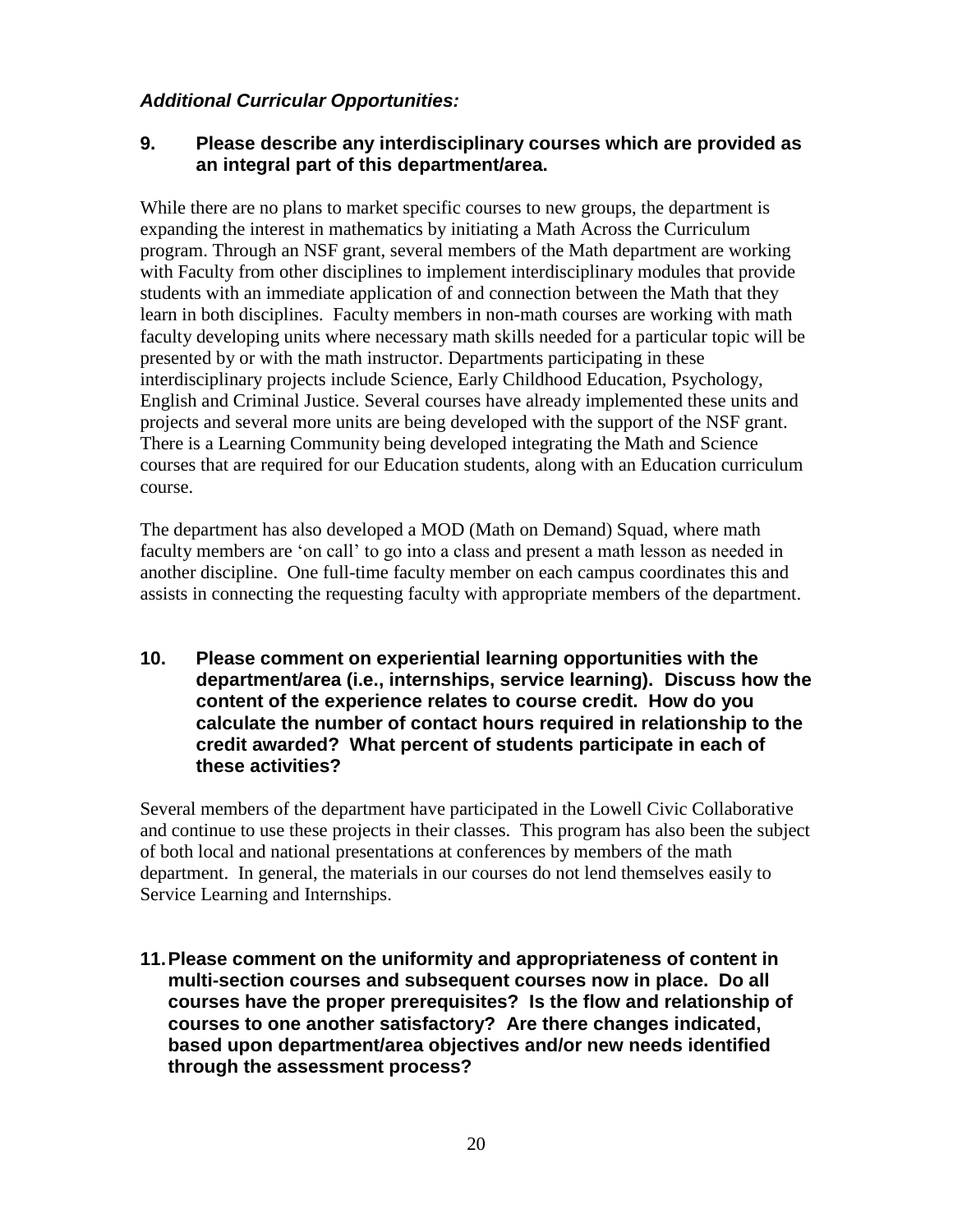The math department has a series of Course Coordinators who oversee the materials in multi-section courses. These faculty members prepare sample syllabi, course outlines and assignments for particular courses, especially those which are sequential and have many sections taught by adjunct faculty. Coordinators see that all faculty teaching a particular course have access to the above noted materials as well as, in some cases, a common final exam. Methods of communication with faculty teaching a particular course, using email and Blackboard are implemented by the coordinator. Topics covered by each course are generally determined by the department as a whole.

Changes both in content and prerequisites are considered and made as needed. Currently we are looking at the courses that are alternatives to Algebra 2, as the career programs using these courses have changed their required courses. An alternate prerequisite for Math Modeling is also under consideration.

The most recent major change is the increase of the prerequisite of all sequential courses to a C or better in the previous course.

#### **12. a. Please comment on the role of developmental courses within your department/area. Which ones are relied upon by significant numbers of students in the department/area? What conclusions are you able to draw about the impact of these courses on students' preparation levels?**

Developmental courses make up a large percentage of the department's curriculum, with a high percentage on incoming students testing into Fundamentals of Math, Algebra 1 and Algebra 2, as well as the courses that combine two of these. A new program giving students an opportunity to better prepare for the placement test is currently being piloted.

As noted in Section III, we have drawn conclusions from the data regarding the differences between students entering upper level courses from our developmental sequence and those who place directly into those courses. They are noted in detail there.

**b. Please comment on the role of developmental courses outside your department/area. Which courses in the department/area are relied upon by significant numbers of students, and which courses outside the department/area are relied upon by significant numbers of students? What conclusions are you able to draw about the impact of these courses on students' preparation levels?**

The developmental Math courses provide students with the foundation needed to be successful in subsequent Math courses. Therefore they play an important role in the success of students in most programs.

In order to complete any degree at Middlesex, a student must successfully complete one course beyond Algebra I. Any transferable Math course has a prerequisite of at least Algebra II. Even many of the certificate programs require a minimum Math level of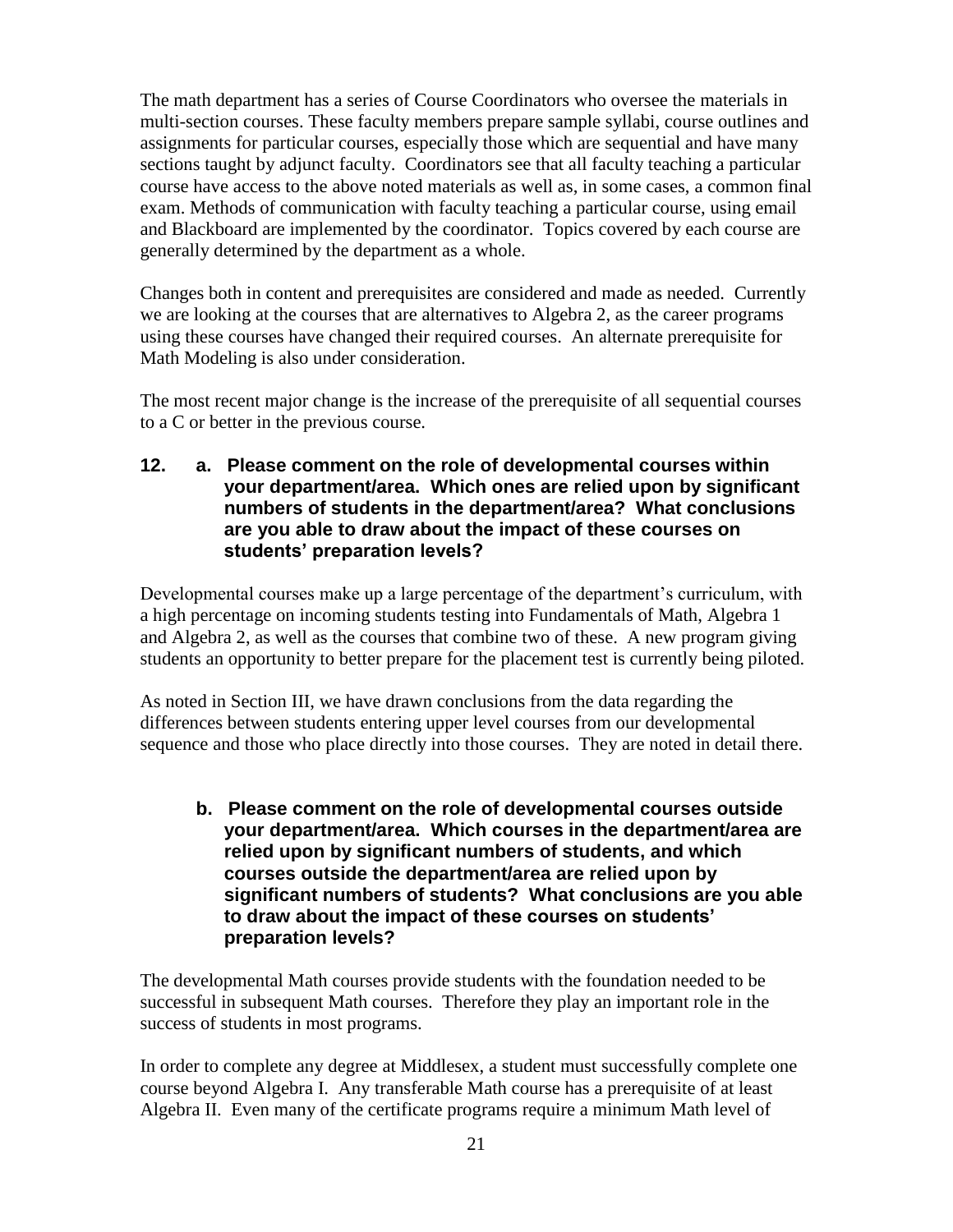Algebra I. Placement at the Algebra II level or below indicates a possible Math weakness that must be overcome before attempting higher level Math courses.

In the Fall 2009 semester, 70% (124 out of 178) of the Math sections offered are at the developmental level. Of these, approximately 42% (53 out of 124) are at the Algebra II level. Successful completion of these latter courses will allow students to complete degrees in Health Careers, Fire Science, Liberal Studies and Liberal Arts (non-transfer programs) as well as many Business programs.

### **13. Describe the array of instructional methodologies in required or elective courses. (e.g. face to face, online, hybrid, self-paced, experiential, inquiry/problem-based, case studies, projects, etc.)**

**Face-to-face courses** contain a combination of lecture, group work, technology projects and other in class innovations.

**Online courses** have been developed for the entire sequence from Fundamentals of Math through Precalculus 2, as well as Math Connections, Statistics and Introduction to Statistics.

**Self-paced sections** of courses from Fundamentals of Math through Intermediate Algebra are offered through the Center for Self-Paced Studies. A member of the SPS professional staff acts as a liaison to the department, attending and participating in all math department meetings.

**A hybrid course** that combines the materials in MAT 180 and MAT 190 into a single one-semester 4-credit course is being piloted in the Fall 2009 semester.

Many courses also contain projects for students to complete, some stressing computer or graphing calculator projects, while others require research and in the case of Statistics and Math Modeling, contain sufficient writing assignments to fulfill the Written Communication Intensive Value.

## **Section VI: Instructional Support**

#### 14. **a. Please discuss the adequacy of the staffing level in the department/area to teach students enrolled in the department/area.**

Though we have recently increased the number of full-time faculty, the bulk of the courses, especially on the developmental level, are taught by adjunct faculty. While we are proud of our adjunct faculty and feel that they make contributions to the department beyond the scope of their contractual duties (our last 4 full-time hires came from our adjunct faculty), it is still difficult to accomplish all of the department/division/collegewide goals to the best of our ability without faculty feeling overwhelmed and spread thin.

## b. **Please discuss the adequacy of the staffing level in the department/area to advise students enrolled in the program.**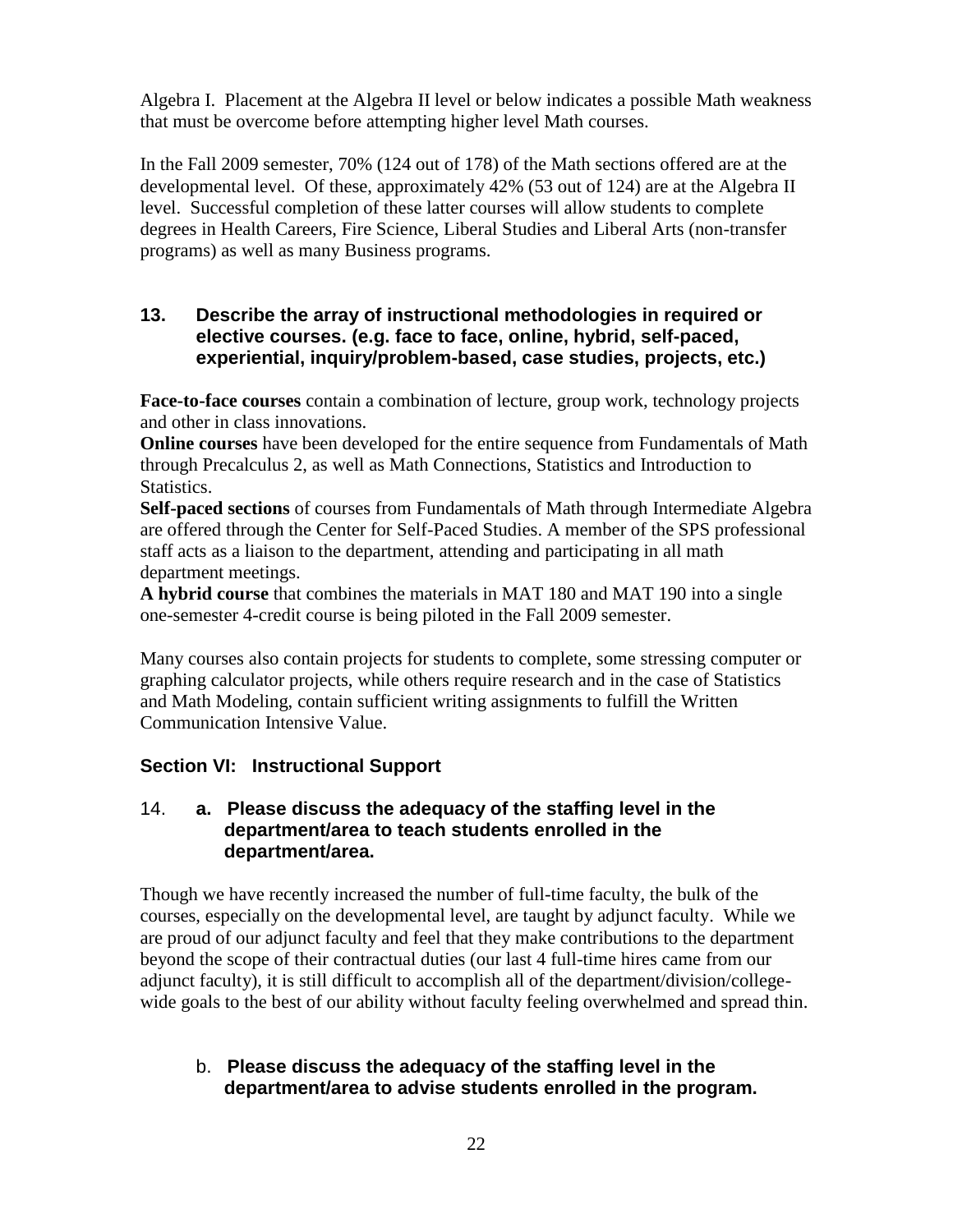The math department faculty advises LAS and LS students, as we do not have any programs directly tied to the department.

#### **15. What specific support services and activities (i.e., tutoring, media, library, disabled student support, computer labs, and service learning) does this department/area require? Please comment on the availability and adequacy of these services. Be specific about any current deficiencies or projected needs.**

The Academic Resources Department provides math tutoring on both campuses. The staff of the Math Centers is greatly respected by the department (and again, includes members of our adjunct faculty), but as in all things, are limited by their funding. Faculty are working on a pilot of a required math center hour attached to the Fundamentals classes and one of the issues is the strain that will place on the resources of the Center.

The faculty works closely with the Disability Staff as needed.

#### **16. How adequate and appropriate are department/area facilities and equipment? Please be specific about any current deficiencies or projected needs.**

The department has been able to obtain graphing calculator technology for classroom demonstrations through the efforts of the department chair taking advantage of programs provided by Texas Instruments, whose calculators are required in many of our upper level courses. However, as the technology continues to evolve, we cannot depend solely on this program for our technological needs.

Although there have been efforts by the college to update blackboards and computer access, faculty would also like to see more computer access/smart stations in classroom. Many ancillary materials are available online from our textbook publishers (e.g. PowerPoint presentations) and might be easily used in the classroom. In some classrooms that have only green or black boards, projections do not show up well. Faculty must sometimes choose between using the projector or using the blackboard, if a screen needs to be pulled down.

## **17. Please describe any professional development needs of department faculty or staff.**

Many department members have been able to attend the local NEMATYC conference each year through the division budget. As the fiscal crisis continues, there is concern that this may not be possible. The number of faculty who are able to attend our national conference (AMATYC) is limited by the Professional Development process. Next year (November, 2010) the national conference will be in Boston. The opportunity exists that many more faculty could participate, but there is concern that this will not be possible.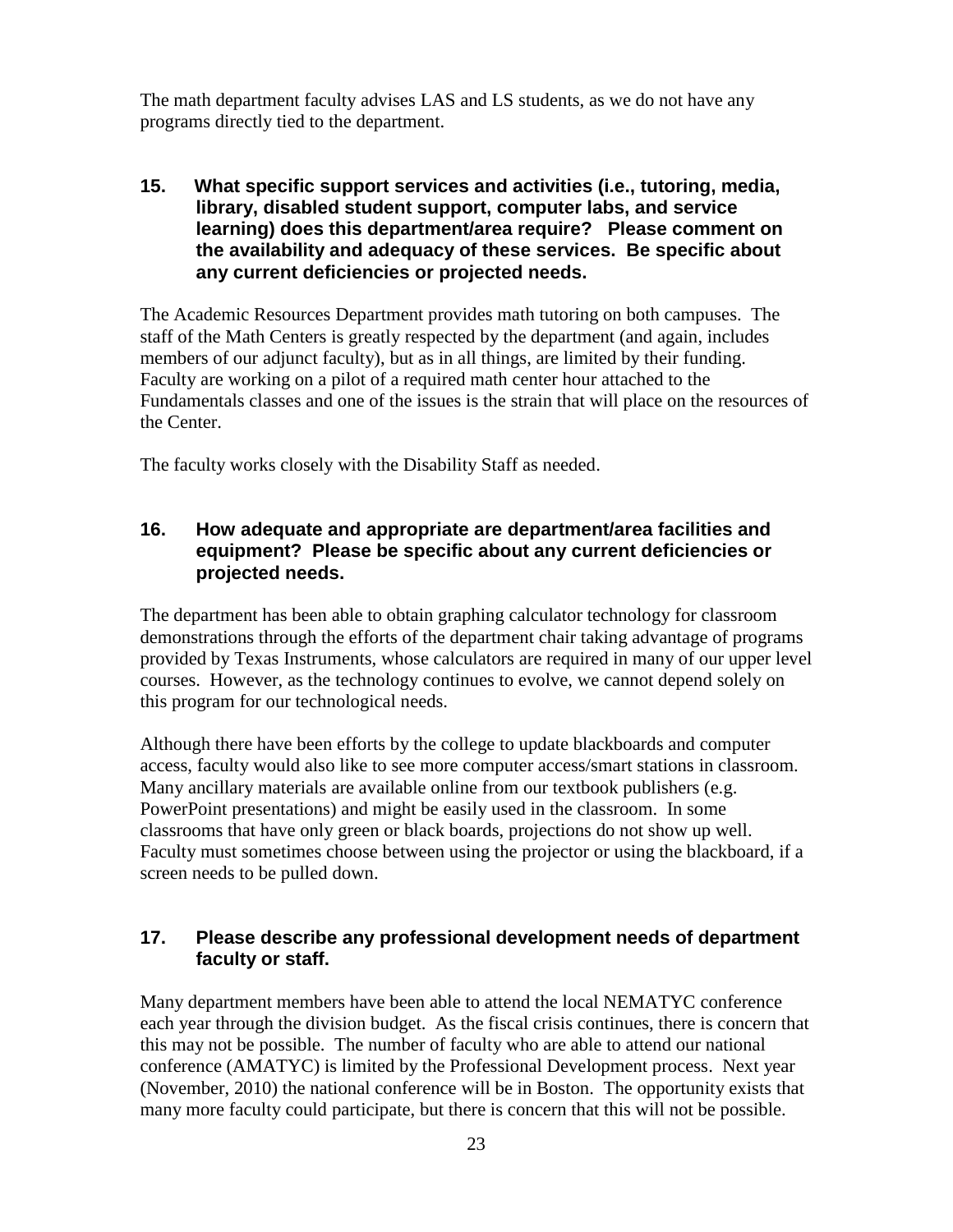**18. Describe the sources of department/area funding. Are the funds adequate to support the department/area? Is the current use of funds effective to realize department/area goals? Does the department/area leadership have input into the department/area budget?**

The Math department does not have an independent funding source. All monies used are part of the Math/Science division budget. The budgetary needs of the department presently consist of:

- o Institutional membership in AMATYC
- o MathType upgrades
- o Support to attend NEMATYC annual conference

The department does not require a large budget except for technology needs, and we have been fortunate in receiving free materials for the classroom due to the efforts of the department chair in following up on opportunities provided by Texas Instruments.

However, as the technology changes, we cannot rely solely on this program for our technology needs. The department has discussed obtaining and using other mathematical software, (such as Geometer's Sketchpad for the Elements of Math courses), which may require monetary support if adopted.

The greatest funding need is in full-time faculty positions as the increases we have seen since the last program review have not only stopped, but we have recently begun losing positions again, as retiring faculty are not being replaced.

The department is consulted about the budget and is able to have input.

Please provide any additional information that you consider important in assessing this department/area.

The department feels very strongly that the initiatives that they would like to pursue are being overshadowed by college wide demands. Last semester, we were asked to provide 12 faculty members for Title III committees, with 5 more expected to be needed this semester. This stretched the full-time faculty very thin, with several of us working on more than one committee in addition to the usual college service provided. It is felt that our department time needs to be more focused internally.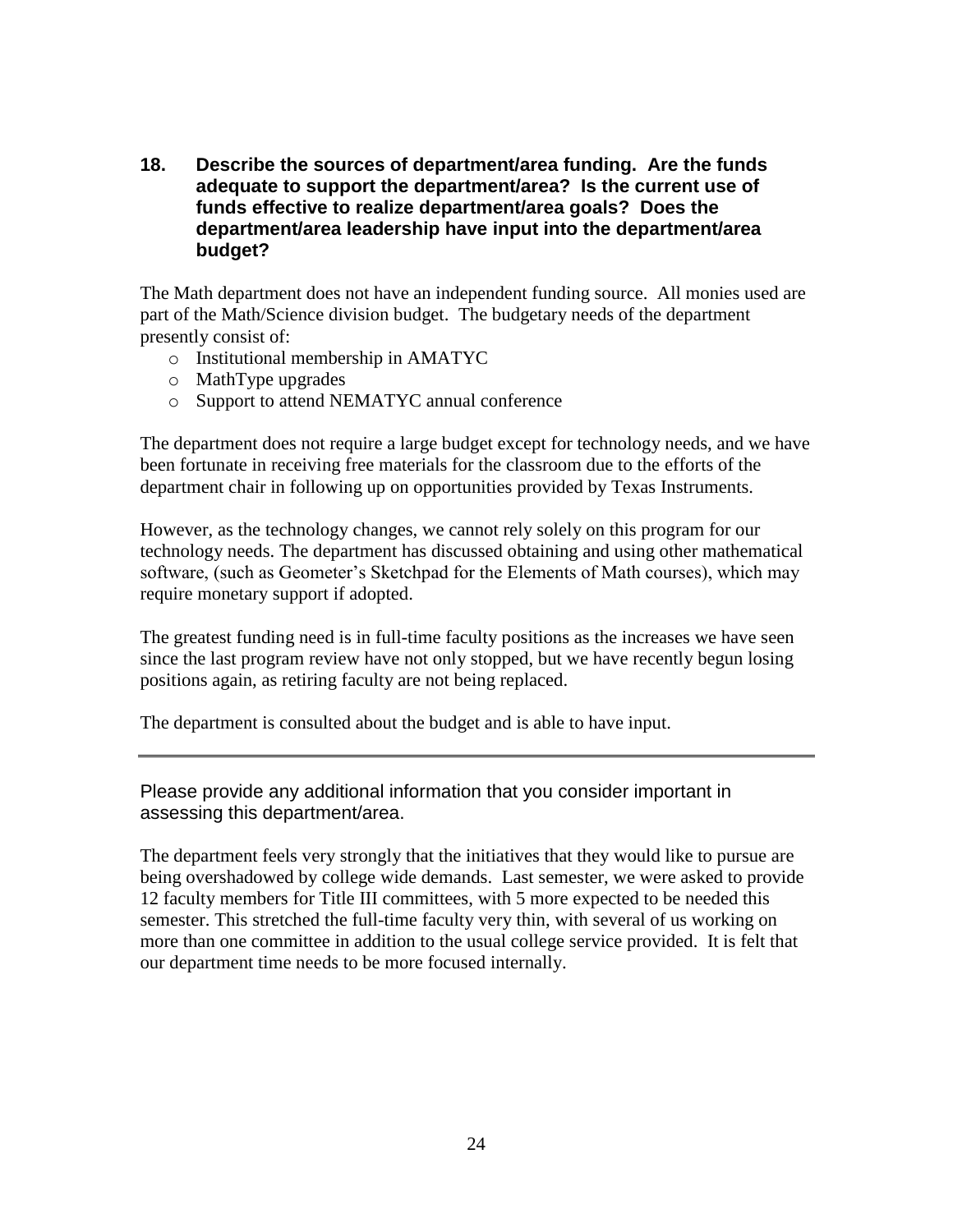Section VII: Department Evaluation Summary

This section should be completed based upon review and consideration of both the data supplied in **Section II** and the questions posed in **Sections III, IV, V, VI and VII.**

### **A**. **Department Strengths (Bulleted List with reference to the question(s) numbers in the department/area review where this strength is noted.)**

- Strong, dedicated full-time and adjunct faculty
- **Participation in both local and national professional organizations often in** leadership positions (6A)
- Continuous innovation in the classroom.  $(2B, 9, 10, 13)$
- Student-centered teaching  $(1, 2B, 13)$
- Supportive and caring learning environment  $(1, 2B, 13)$
- Responsiveness to workforce needs; cooperatively develops appropriate courses as needed. (2B)
- Responsiveness to program needs of other departments; cooperatively develops and implements appropriate courses as needed. (4C, 4D, 9, 15)
- A variety of learning situations to match individual student learning styles. (1, 2B, 13)
- A full range of courses from developmental level through calculus. (Course flow chart in appendix.)
- Appropriate placement of students into a course appropriate to the student's ability and program needs. (12)
- Course coordinators and a strong community of support for our adjunct faculty. (11)
- An opportunity for interdisciplinary experiences.  $(9)$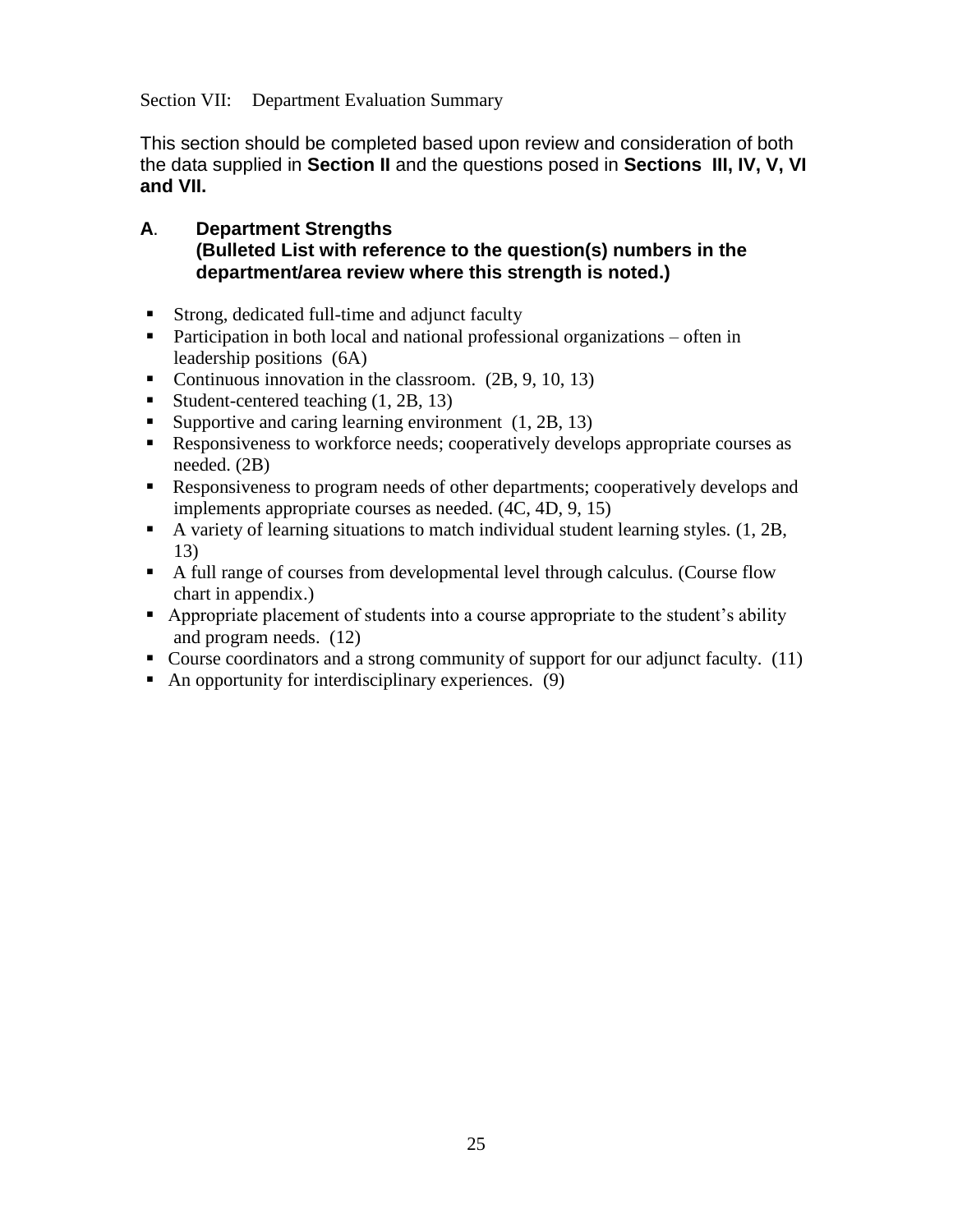## **B. Department Needs for Improvement, Proposed Plans for Improvements, Budgetary Implications, Timelines**

| <b>Department Needs</b><br>(Reference the question<br>in the program review<br>where this need is<br>explained.) | <b>Proposed Plans for Improvement</b><br>(Bulleted list of suggestions.)                                                                                                                                                                                                                                                                                                | <b>Financial Needs</b><br>to Make<br><b>Improvements</b>                                                                                                          | <b>Proposed</b><br><b>Timelines for</b><br>Implementation |
|------------------------------------------------------------------------------------------------------------------|-------------------------------------------------------------------------------------------------------------------------------------------------------------------------------------------------------------------------------------------------------------------------------------------------------------------------------------------------------------------------|-------------------------------------------------------------------------------------------------------------------------------------------------------------------|-----------------------------------------------------------|
| Extra Time on Task<br>(5a, 6a)                                                                                   | Reinstate the pilot program to<br>$\blacksquare$<br>add an additional hour to the<br><b>Fundamentals of Math</b><br>courses.<br>Consider the same concept<br>٠<br>for other developmental<br>courses<br>Look at current courses to<br>$\blacksquare$<br>determine that the time<br>allowed is sufficient for<br>students to learn the<br>necessary skills and concepts. | Funding for<br>additional<br>staffing in the<br>Math Center.<br>Opportunity to<br>increase credit<br>hours for courses<br>where that is<br>found to be a<br>need. | As funding<br>allows.                                     |
| <b>Flexibility in Course</b><br>Structure (5a,6a)                                                                | In addition to the various<br>$\blacksquare$<br>offerings we currently have,<br>give students the opportunity<br>to move along the sequence<br>more quickly by allowing<br>short brief more focused 1 or<br>2 credit courses that will<br>bring them up to a higher<br>level more quickly.                                                                              | Funding for<br>instructors and<br><b>Math Center</b><br>staff.                                                                                                    | As funding<br>allows.                                     |
| Utilize and Support a<br>Professional Faculty<br>(5a, 6a)                                                        | Increase in the number of<br>$\blacksquare$<br>full-time faculty. Our<br>department has been stretched<br>quite thin by our involvement<br>in many college-wide<br>activities.                                                                                                                                                                                          | Funding to<br>replace recent<br>retirees.                                                                                                                         | As funding<br>allows.                                     |
| Develop courses as<br>needed $(11)$                                                                              | Develop and implement an<br>٠<br>alternative course to Algebra<br>2 that will better suit the<br>needs of our Liberal<br>Arts/studies students                                                                                                                                                                                                                          |                                                                                                                                                                   | AY 2010-2011                                              |
| Investigate suitable<br>technology such as<br>Geometer's sketchpad<br>for the Elements of<br>Math courses        | Incorporate this software into<br>the Elements Math courses<br>that are required for teachers.                                                                                                                                                                                                                                                                          | Possible funding<br>for the software<br>for faculty                                                                                                               |                                                           |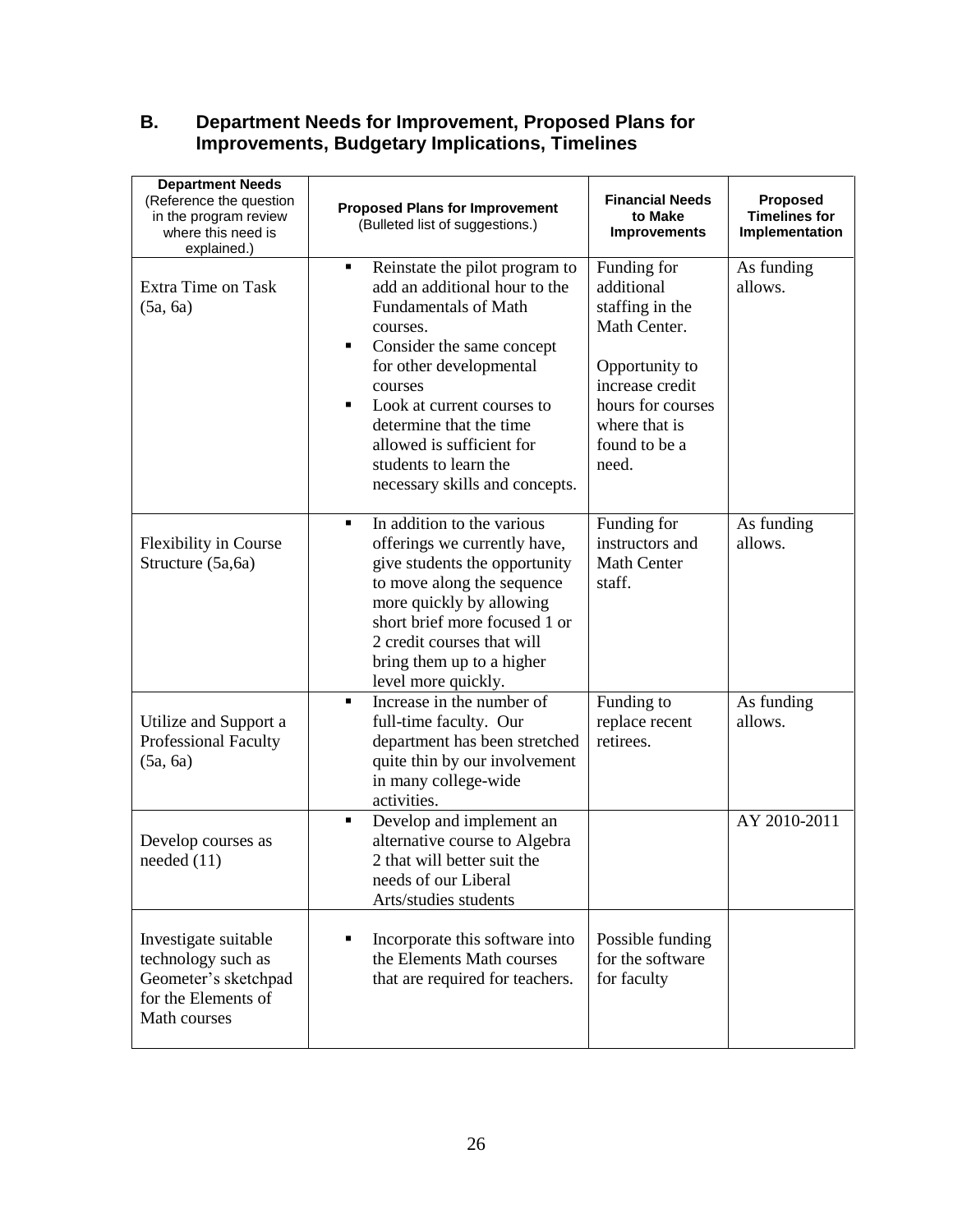## **APPENDIX**

#### **I. Data tables and charts regarding differences between students entering courses from the developmental sequence vs. those testing into the courses.**

| Fall 2002 through Spring 2007,     | Students who placed into   | Students who placed into  |
|------------------------------------|----------------------------|---------------------------|
| Fall and Spring semesters only     | MAT <sub>120</sub> via the | MAT120 via score on       |
|                                    | Prerequisite Courses,      | <b>Placement Exam</b>     |
|                                    | Algebra I/II or Algebra II | (No need for remediation) |
| <b>Category 1: Earned transfer</b> | 577 (62%)                  | 365(64%)                  |
| credit                             |                            |                           |
| Passed MAT120 with a grade of      |                            |                           |
| A, A-, B+, B, B-, C+ or C          |                            |                           |
| Category 2: Passed but cannot      | 138 (15%)                  | $60(11\%)$                |
| transfer to another college        |                            |                           |
| Passed MAT120 with a grade of      |                            |                           |
| $C$ -, $D$ +, $D$ or $D$ -         |                            |                           |
|                                    |                            |                           |
| Category 1 and 2 combined          | 715 (77%)                  | 425 (75%)                 |
| Passed MAT120 with a grade of      |                            |                           |
| D- or higher                       |                            |                           |
| Failed MAT120                      | $104(11\%)$                | 75 (13%)                  |
| <b>Withdrew from MAT120</b>        | 113 (12%)                  | 71 (12%)                  |
| <b>Total Enrolled</b>              | 932 (100%)                 | 571 (100%)                |

#### **Table 1: Summary Data for MAT120, Math Modeling**



Chart 1: MAT120 Students with Developmental-Level Prerequisites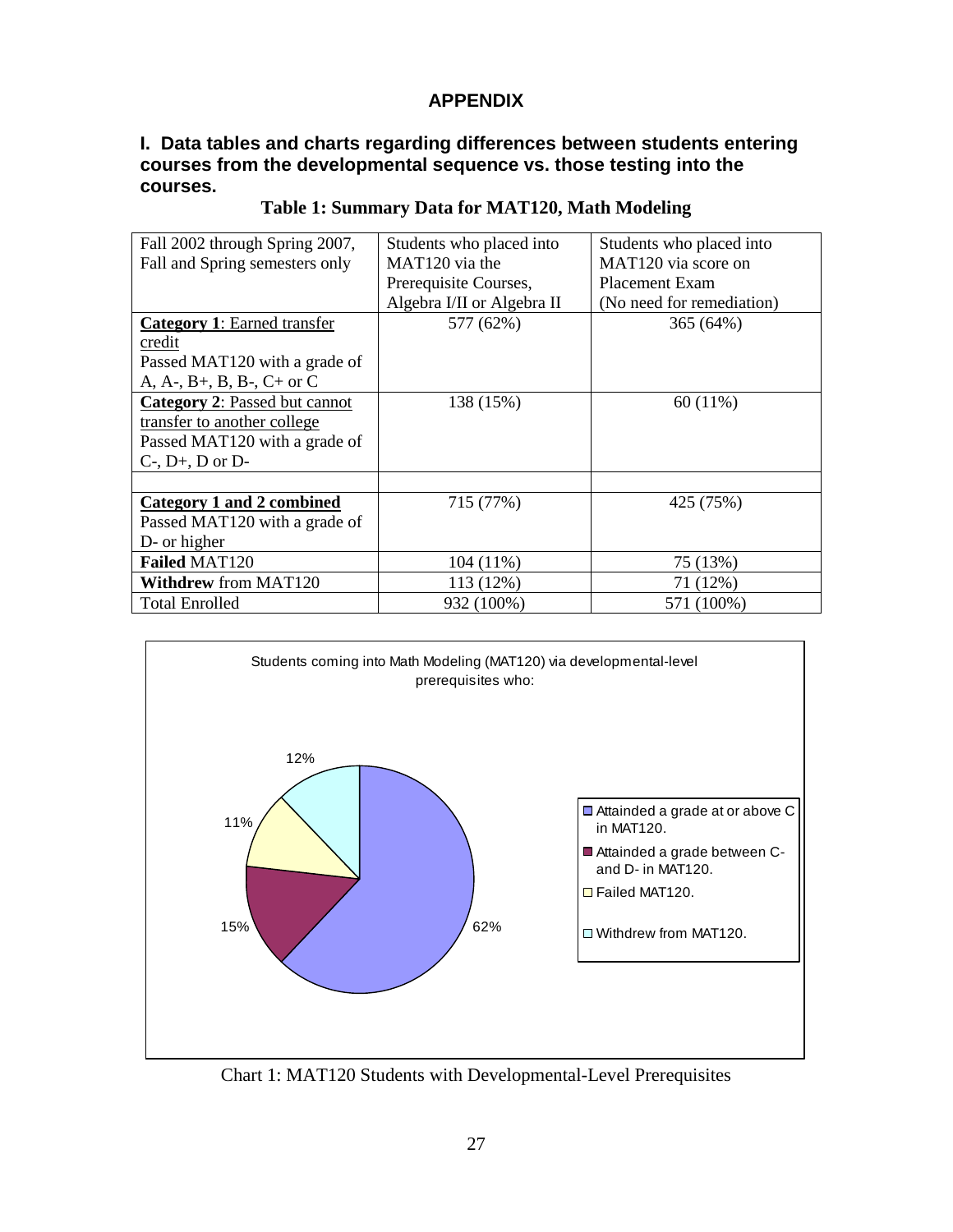

Chart 2: MAT120 Students without a need of Developmental-Level Prerequisites

| Fall 2002 through Spring             | Students who placed into   | Students who placed into  |  |  |
|--------------------------------------|----------------------------|---------------------------|--|--|
| 2007, Fall and Spring                | MAT <sub>180</sub> via the | MAT180 via score on       |  |  |
| semesters only                       | Prerequisite Course,       | <b>Placement Exam</b>     |  |  |
|                                      | Intermediate Algebra       | (No need for remediation) |  |  |
| <b>Category 1: Earned transfer</b>   |                            |                           |  |  |
| credit                               | 400 (52.6%)                | 221 (51.2%)               |  |  |
| Passed MAT180 with a grade           |                            |                           |  |  |
| of A, A-, B+, B, B-, C+ or C         |                            |                           |  |  |
| <b>Category 2: Passed but likely</b> |                            |                           |  |  |
| cannot transfer credit to            | 128 (16.8%)                | 54 (12.5%)                |  |  |
| another college                      |                            |                           |  |  |
| Passed MAT180 with a grade           |                            |                           |  |  |
| of $C$ -, $D$ +, $D$ or $D$ -        |                            |                           |  |  |
|                                      |                            |                           |  |  |
| <b>Category 1 and 2 combined</b>     | 528 (69.5%)                | 275 (63.7%)               |  |  |
| Passed MAT180                        |                            |                           |  |  |
| <b>Failed MAT180</b>                 | 92 (12.1%)                 | 71 (16.4%)                |  |  |
| <b>Withdrew from MAT180</b>          | 140 (18.4%)                | 86 (19.9%)                |  |  |
| <b>Total Enrolled</b>                | 760                        | 432                       |  |  |

The data of Table 1 is illustrated in Charts 1 and 2 that follow.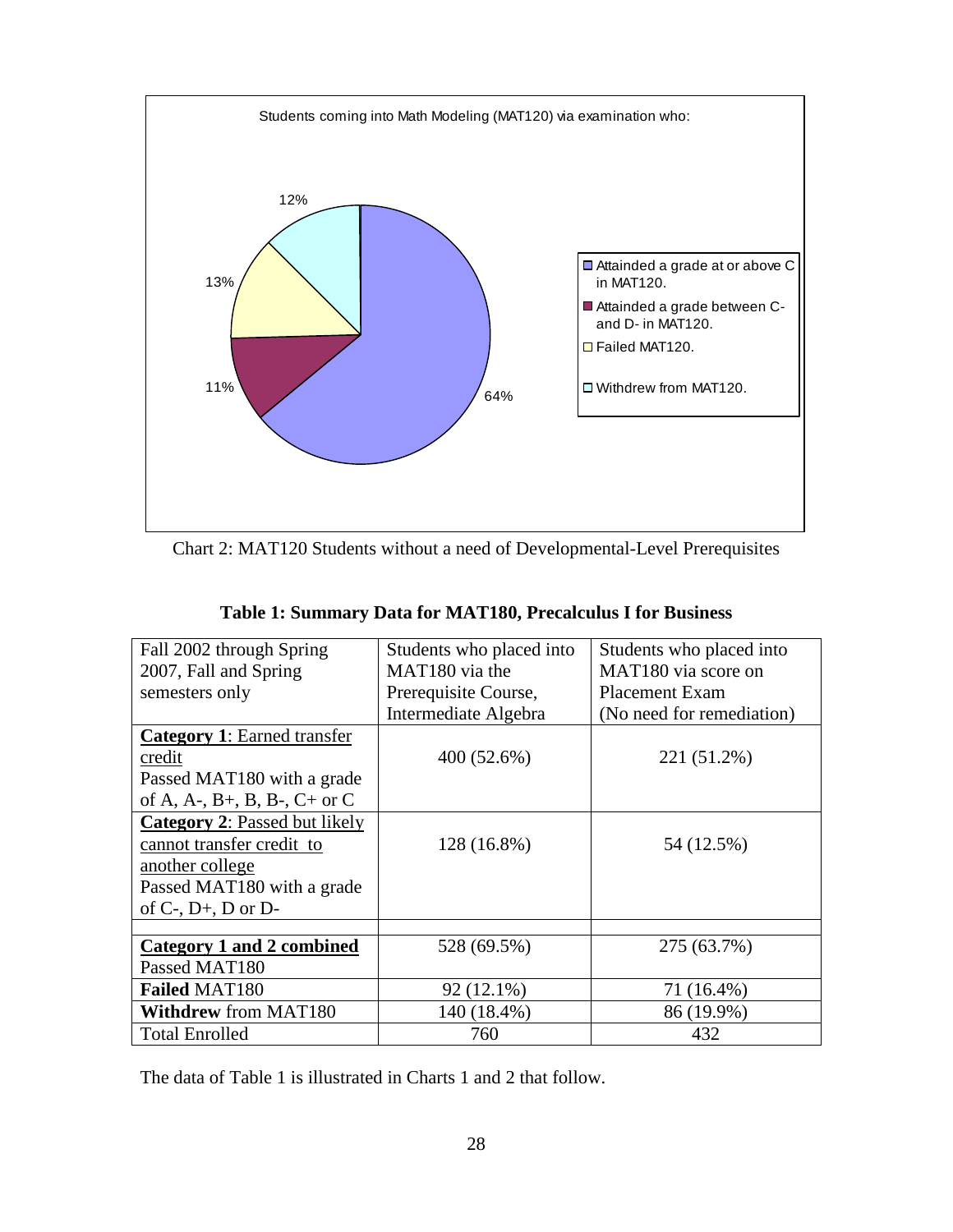

Chart 1: MAT180 Students **with** Developmental-Level Prerequisites



Chart 2: MAT180 Students **without** a need of Developmental-Level Prerequisites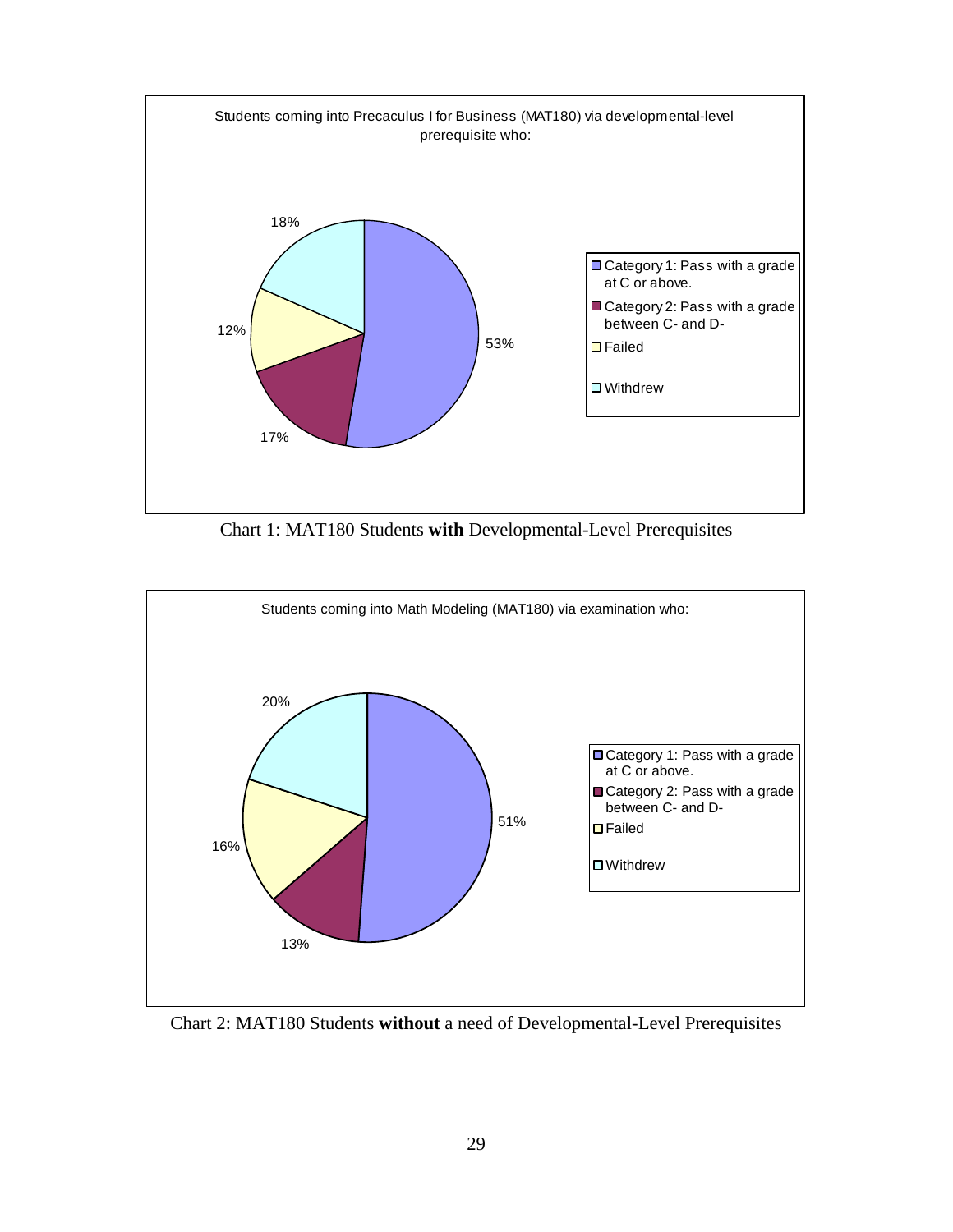| Fall 2002 through Spring                    | Students who placed into | Students who placed into  |  |
|---------------------------------------------|--------------------------|---------------------------|--|
| 2007, Fall and Spring                       | MAT185 via the           | MAT185 via score on       |  |
| semesters only                              | Prerequisite Course,     | <b>Placement Exam</b>     |  |
|                                             | Intermediate Algebra     | (No need for remediation) |  |
| <b>Category 1: Earned transfer</b>          |                          |                           |  |
| credit Passed MAT185 with                   | 192 (38.6%)              | 127 (46.0%)               |  |
| a grade of $A$ , $A$ -, $B$ +, $B$ , $B$ -, |                          |                           |  |
| $C+$ or $C$                                 |                          |                           |  |
| <b>Category 2: Passed but</b>               |                          |                           |  |
| likely cannot transfer credit               | 92 (18.5%)               | 38 (13.8%)                |  |
| to another college                          |                          |                           |  |
| Passed MAT185 with a                        |                          |                           |  |
| grade of $C$ -, $D$ +, $D$ or $D$ -         |                          |                           |  |
| Category 1 and 2                            |                          |                           |  |
| combined                                    | 284 (57.1%)              | 165 (59.8%)               |  |
| Passed MAT185                               |                          |                           |  |
| <b>Failed MAT185</b>                        | $110(22.1\%)$            | 54 (19.6%)                |  |
| <b>Withdrew from MAT185</b>                 | 103 (20.7%)              | 57 (20.7%)                |  |
| <b>Total Enrolled</b>                       | 497                      | 276                       |  |

## **Table 1: Summary Data for MAT185, Precalculus I for Science**

The data of Table 1 is illustrated in Charts 1 and 2 that follow.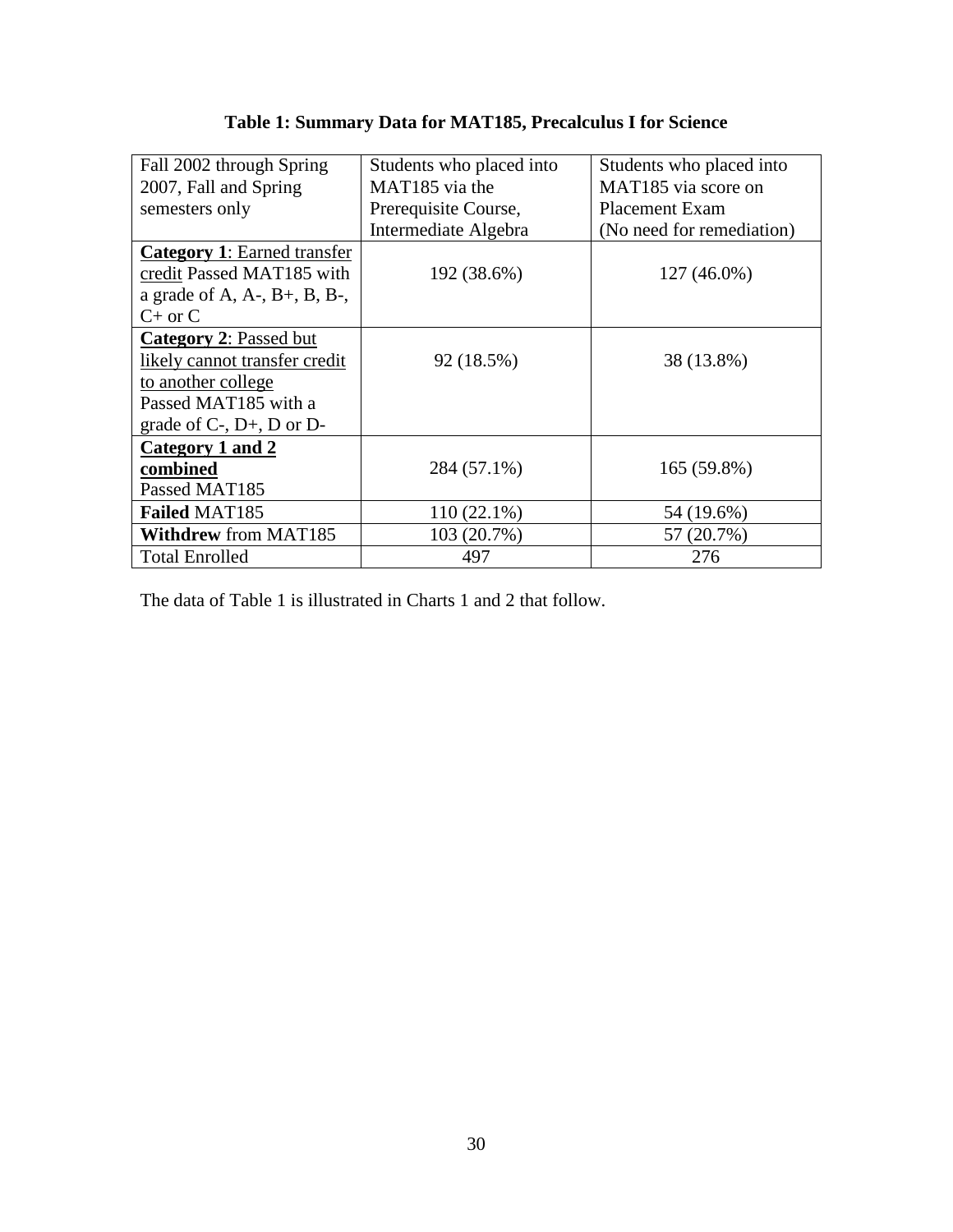

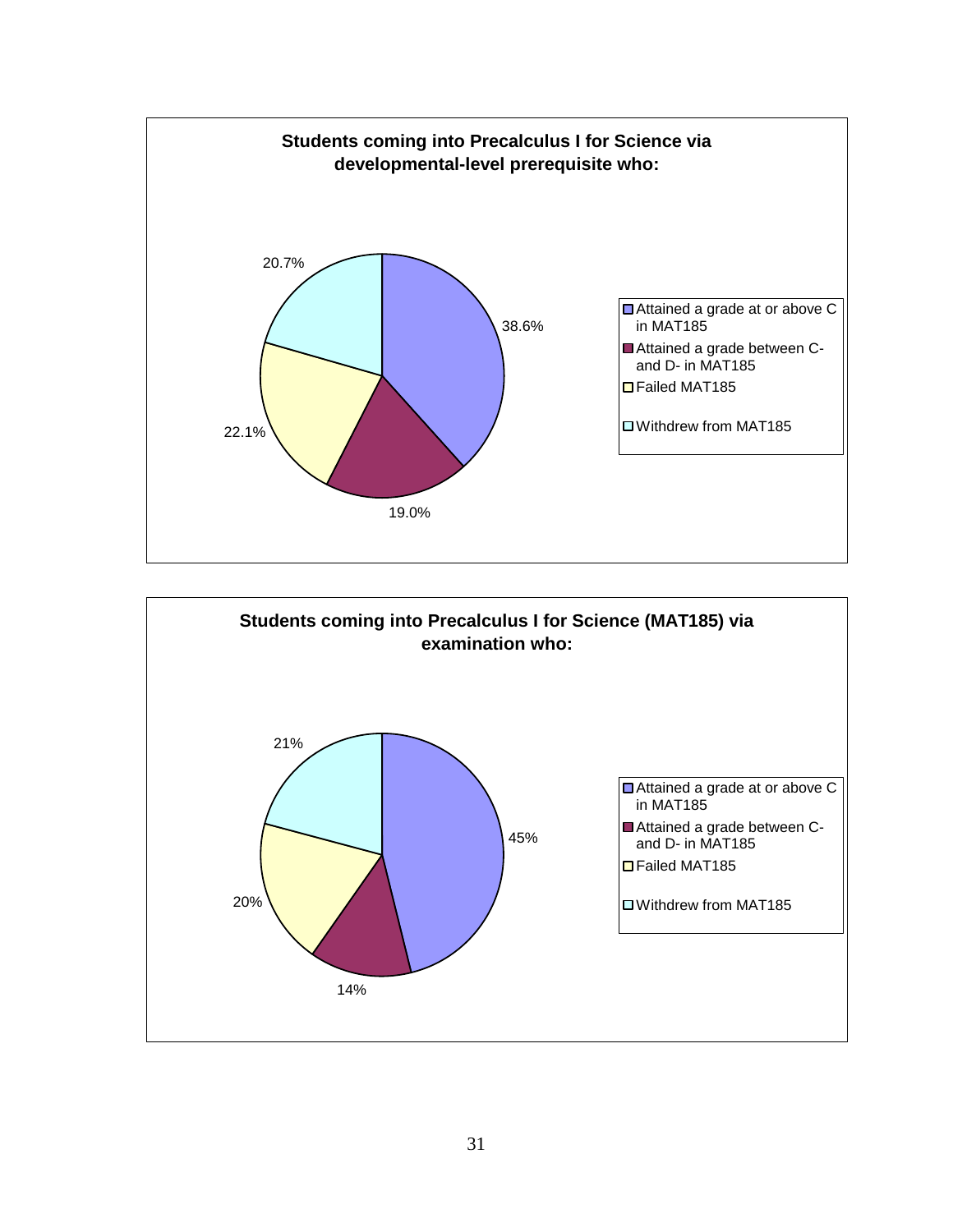#### **Retention rates:**



#### **Developmental Math Retention Rates Fall Semesters**



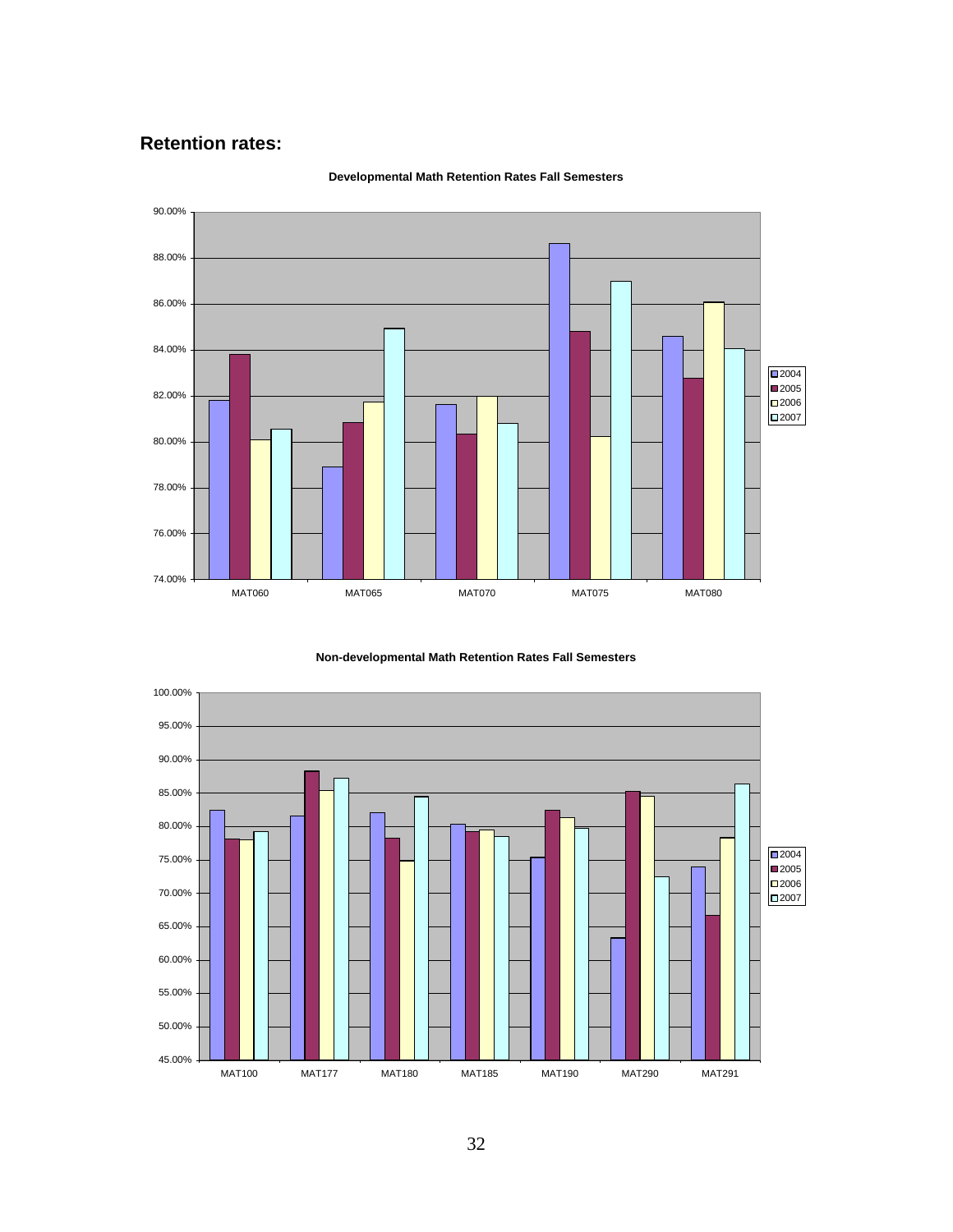

#### **Program Courses Retention Rates Fall Semesters**

# **Completion Rates:**

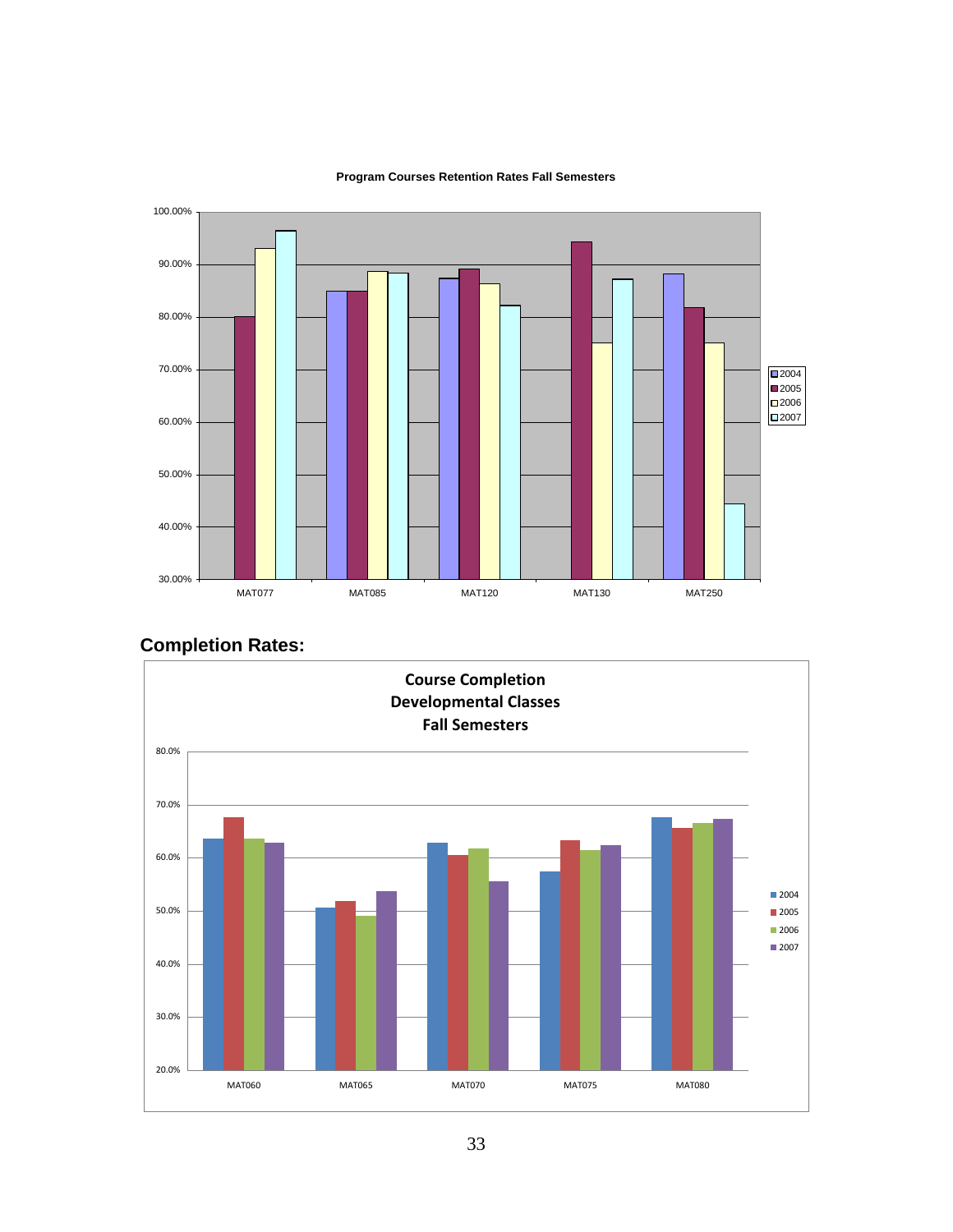

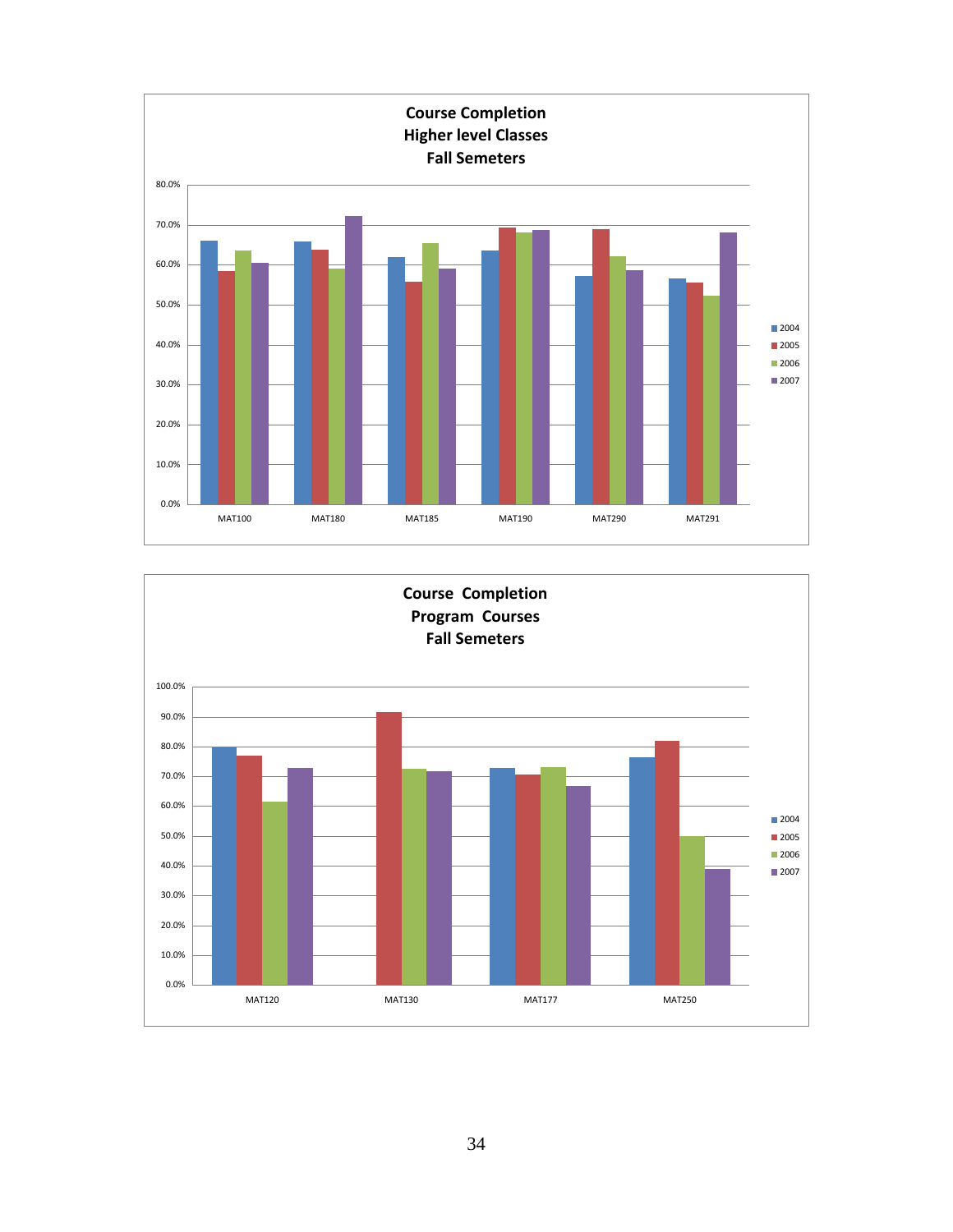## **Enrollment:**

|                                |        |          |        |       | Enrollment FALL 2004-2007 |       |          |       |
|--------------------------------|--------|----------|--------|-------|---------------------------|-------|----------|-------|
|                                | 200409 |          | 200509 |       | 200609                    |       | 200709   |       |
| <b>Total Math Enrollment</b>   | 3830   | %        | 3751   | %     | 3892                      | %     | 3829     | %     |
| <b>Fundamentals of Math</b>    | 604    | 0.158    | 574    | 0.153 | 612                       | 0.157 | 647      | 0.169 |
| Fundamentals/Algebra I         | 180    | 0.047    | 193    | 0.052 | 208                       | 0.053 | 199      | 0.052 |
| Algebra I                      | 674    | 0.176    | 610    | 0.163 | 660                       | 0.17  | 666      | 0.174 |
| Algebra I/II                   | 211    | 0.055    | 204    | 0.054 | 187                       | 0.048 | 215      | 0.056 |
| Algebra II                     | 882    | 0.23     | 852    | 0.227 | 890                       | 0.229 | 865      | 0.226 |
| Intermediate Algebra           | 329    | 0.086    | 378    | 0.101 | 386                       | 0.099 | 394      | 0.103 |
|                                |        | 0.752    |        | 0.75  |                           | 0.756 |          | 0.78  |
| <b>Precalculus I For</b>       |        |          |        |       |                           |       |          |       |
| <b>Business</b>                | 117    | 0.031    | 124    | 0.033 | 131                       | 0.034 | 122      | 0.032 |
| <b>Precalculus I For</b>       |        |          |        |       |                           |       |          |       |
| Science                        | 76     | 0.02     | 77     | 0.021 | 78                        | 0.02  | 93       | 0.024 |
| Precalculus I                  | 44     | 0.012    | 36     | 0.01  | 31                        | 0.008 | $\Omega$ | 0     |
| <b>Precalculus II</b>          | 77     | 0.02     | 85     | 0.023 | 91                        | 0.023 | 93       | 0.024 |
| <b>Calculus I for Science</b>  | 49     | 0.013    | 61     | 0.016 | 45                        | 0.012 | 58       | 0.015 |
| <b>Calculus II for Science</b> | 23     | 0.006    | 18     | 0.005 | 23                        | 0.006 | 22       | 0.006 |
|                                |        | 0.102    |        | 0.108 |                           | 0.103 |          | 0.101 |
| <b>Math Connections</b>        | 172    | 0.045    | 126    | 0.034 | 141                       | 0.036 | 138      | 0.036 |
| Math Modeling                  | 166    | 0.043    | 147    | 0.039 | 132                       | 0.034 | 129      | 0.034 |
| Intro to Statistics            | 0      | 0        | 0      | 0     | 29                        | 0.007 | 28       | 0.007 |
| <b>Statistics</b>              | 92     | 0.024    | 85     | 0.023 | 82                        | 0.021 | 78       | 0.02  |
| Elements of                    |        |          |        |       |                           |       |          |       |
| <b>Mathematics I</b>           | 0      | $\bf{0}$ | 35     | 0.009 | 40                        | 0.01  | 39       | 0.01  |
| Discrete Math                  | 17     | 0.004    | 11     | 0.003 | 12                        | 0.003 | 18       | 0.005 |
|                                |        | 0.116    |        | 0.108 |                           | 0.111 |          | 0.112 |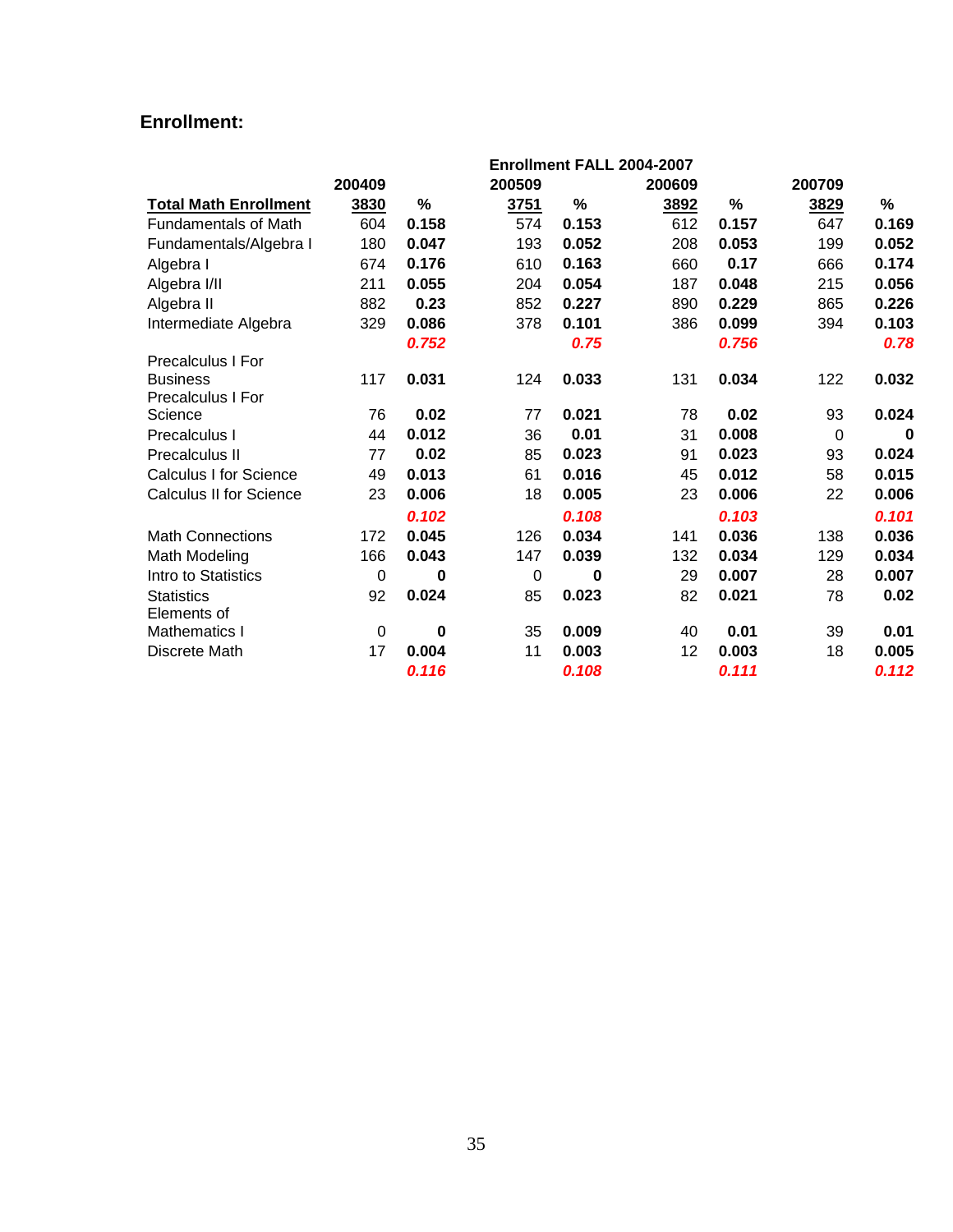